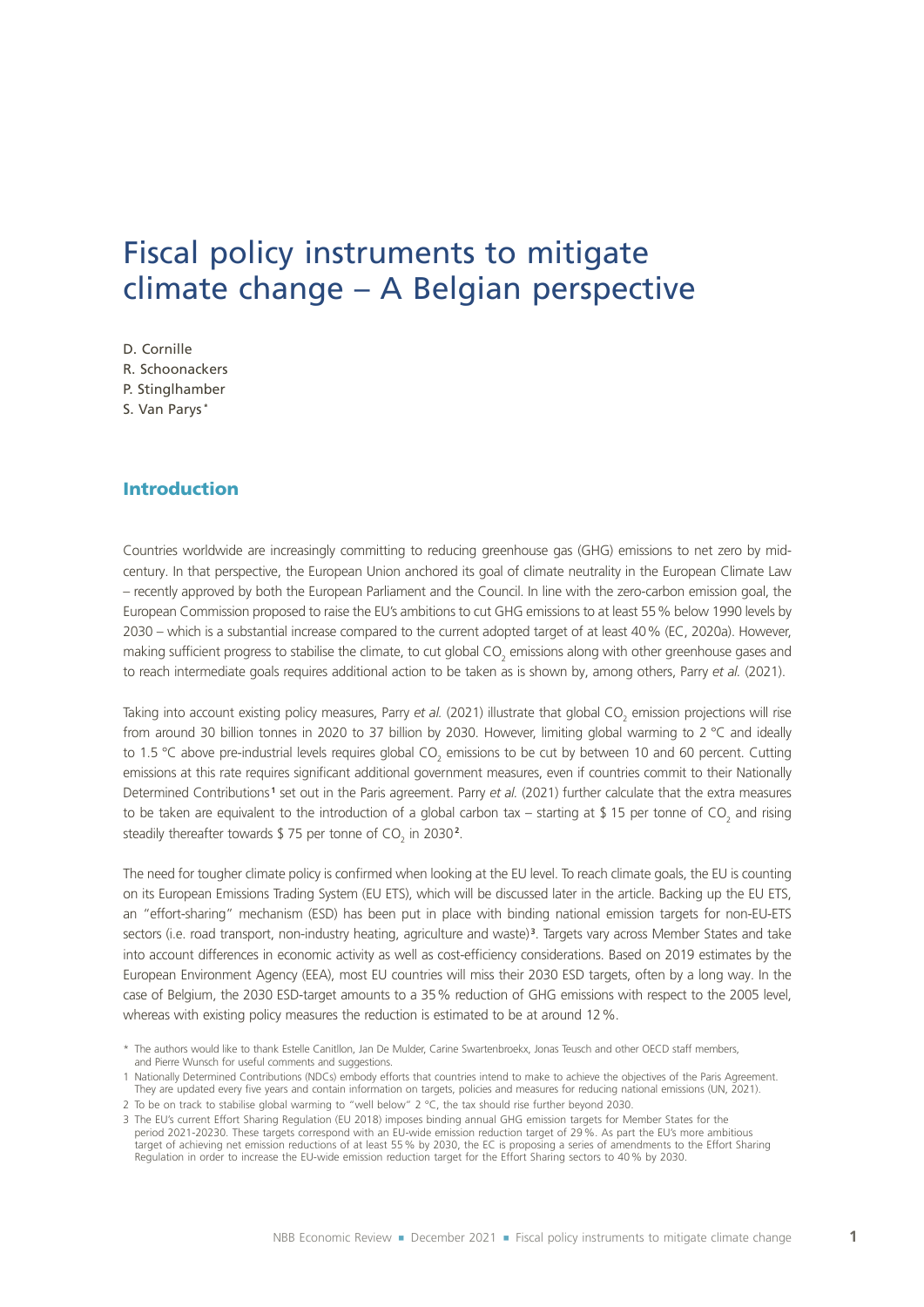### **Additional policy action needed to tackle climate change**

(billion tonnes  $CO<sub>2</sub>$  emission per year)



Source : Parry *et al.* (2021).

### Chart 2

#### **Expected progress towards ESD targets**

(% change compared to 2005)



Sources: EEA, EC.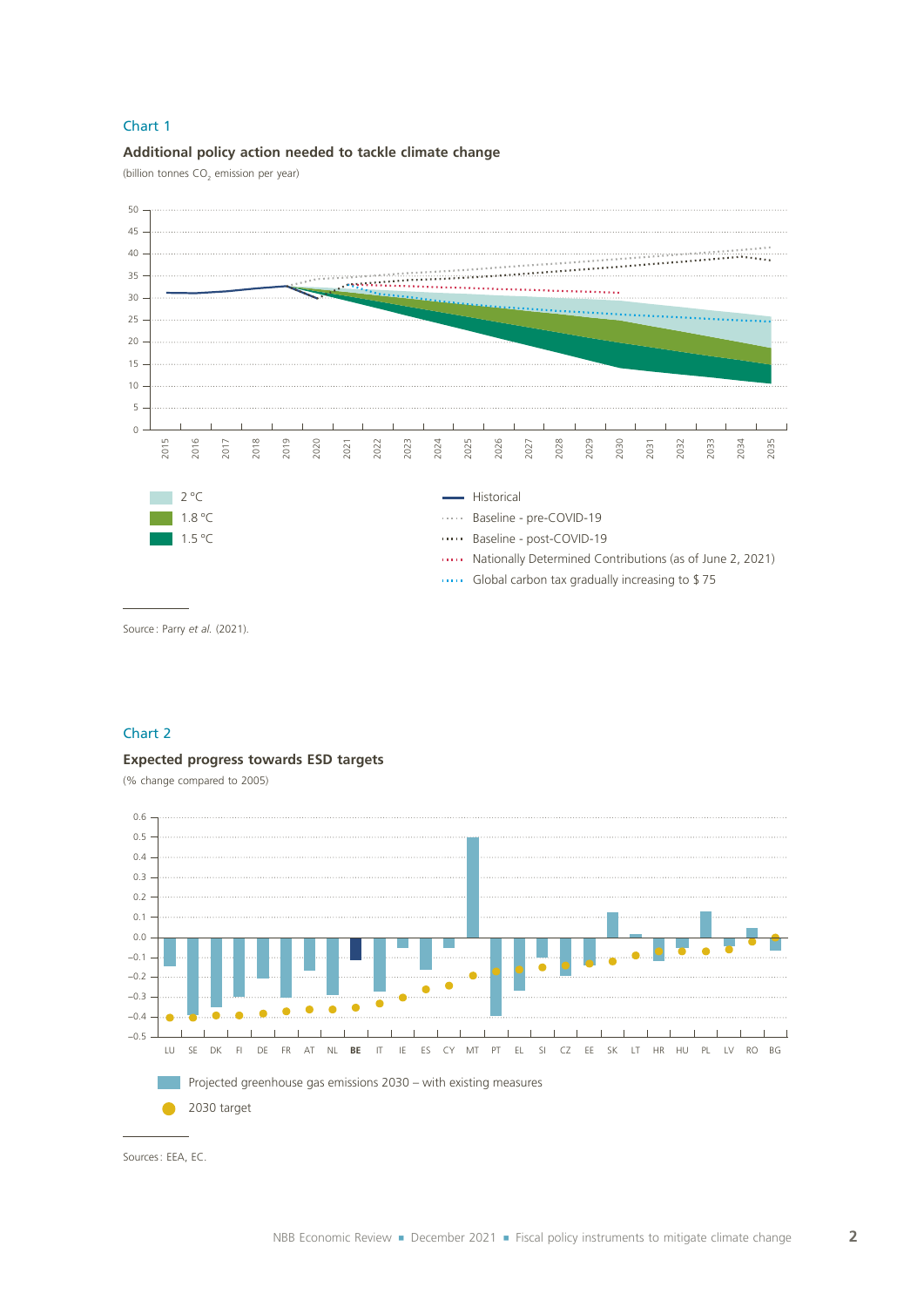This article discusses fiscal policy instruments and their role in reaching the proposed climate goals. The focus is therefore on mitigation instruments, that aim at reducing greenhouse gas emissions, and not on adaptation policies, that cope with the consequences of climate change. We investigate different environmental instruments in Belgium, with particular attention to fiscal policy instruments that affect the private cost of emitting CO<sub>2</sub>, also called market-based instruments. The remainder of the article is structured as follows. Section 1 gives an overview of different types of environmental policy instruments and discusses the rationale for marketbased instruments. Section 2 gives a short discussion of CO<sub>2</sub> emissions in Belgium, whereas section 3 analyses different Belgian fiscal policy instruments and their cost-effectiveness. In section 4, we look at the distributional consequences of environmental policies and section 5 concludes.

# 1. The rationale for environmental taxation

# **1.1 Typology of environmental policy instruments**

Governments have a wide range of instruments available for mitigating climate change. As illustrated in Figure 1, they can be divided into different categories. Two basic groups of instruments can be distinguished: the market-based or fiscal instruments on the one hand and the non-market-based instruments on the other hand (EC, 2020b). Market-based instruments are also called incentive-based policies because they provide polluters with market incentives to reduce pollution, by pushing up the relative price of pollution. Basically, these instruments increase the opportunity cost of polluting by making environmentally undesirable behaviour more expensive – the revenue-based instruments – or by promoting environmentally desirable behaviour – government subsidies. Typical revenue-based instruments are either price-based like an explicit carbon tax that directly raises the price of pollution or quantity-based instruments like an emission trading scheme. The latter directly reduces pollution and by allowing trading in emissions effectively raises the cost of polluting. In general, fiscal

#### Figure 1

#### **Typology of environmental policies**



Source : EC (2020b).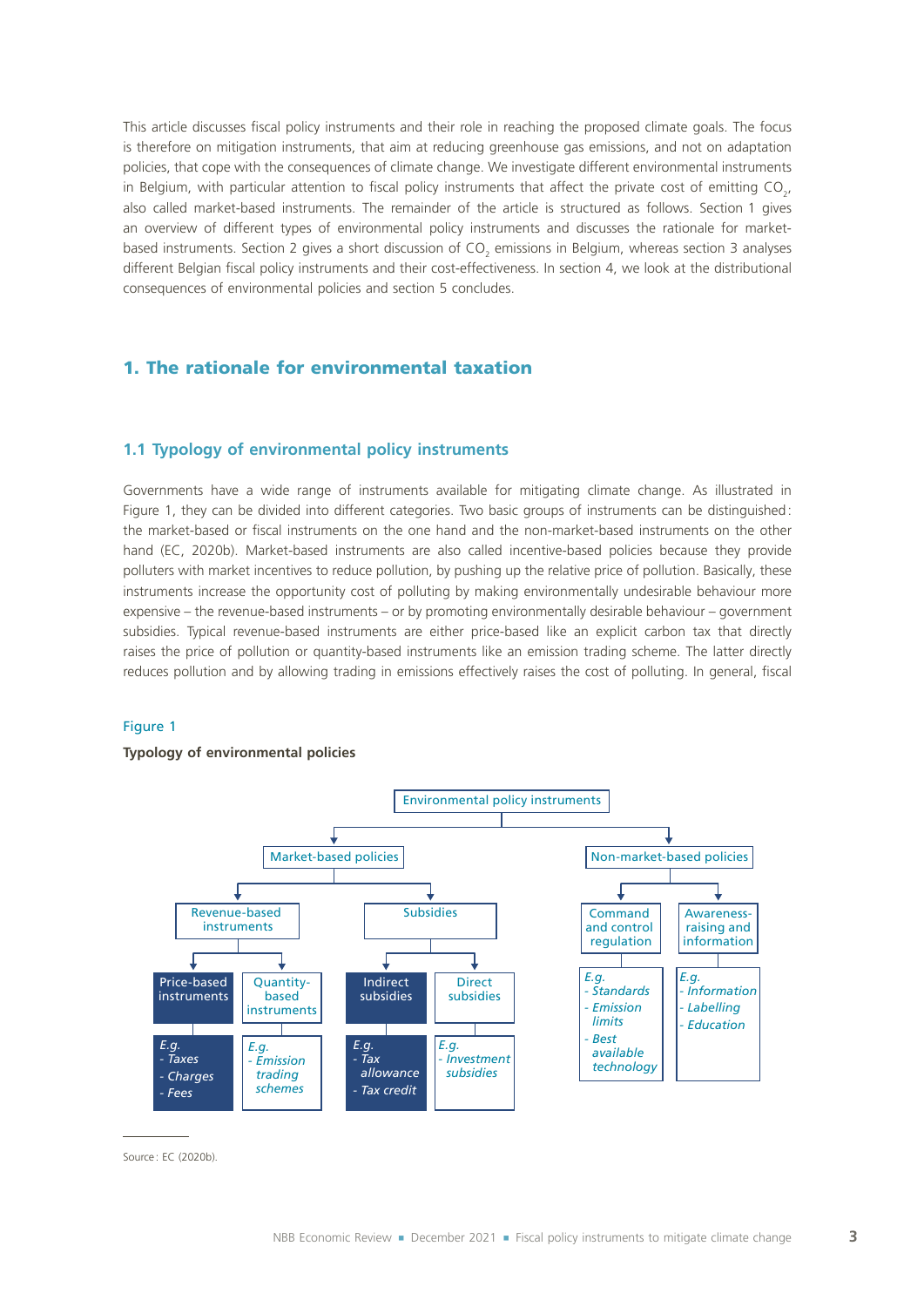instruments give polluters a lot of flexibility as to how they can reduce their emissions and who should reduce pollution. This article will focus on market-based instruments.

The non-market-based policies mainly consist of command-and-control regulations and softer instruments such as raising public awareness. Command-and-control regulations can take a variety of forms but in general they are less flexible than fiscal instruments. One example is the existence of a technology standard which requires polluters to install a certain, more ecological, technology. As a consequence, firms get no incentive to look for cheaper or more efficient ways to reduce pollution. Therefore, a technology standard is unlikely to be cost effective.

In addition, one could also introduce a performance standard – setting an emission goal for each polluter – which is more flexible and cost-effective than a performance standard. However, as a performance standard sets a pollution reduction goal for each producer, the effort of reducing pollution cannot be shifted to firms that can achieve it more cheaply. The next section will show how cost-effective pollution reduction can be obtained when using fiscal instruments.

### **1.2 Theoretical framework <sup>1</sup>**

As there are negative external costs accompanying certain forms of production and consumption, that are not borne by the private producer or consumer, pollution in the economy is above its socially efficient level. Putting a price on pollution and thus internalising the environmental costs when making producer and consumer decisions can lead to the socially efficient amount of pollution reduction. In that sense, it should be noted that, from an efficiency perspective, the aim is not necessarily to have zero pollution, but rather a level of pollution that is acceptable in economic terms, i.e. taking into account the costs for current and future generations (Van Cauter *et al.*, 2009).

Putting a price on pollution can be done directly by taxing each unit of pollution – a Pigouvian tax – or by subsidising each unit of pollution reduction – a Pigouvian subsidy. Both instruments can lead to the market efficient outcome as is shown in chart 3.

1 The overview of the theoretical framework is mainly based on Harvey *et al.* (2010).

### Chart 3

**The introduction of a Pigouvian tax or subsidy can trigger efficient pollution reduction**

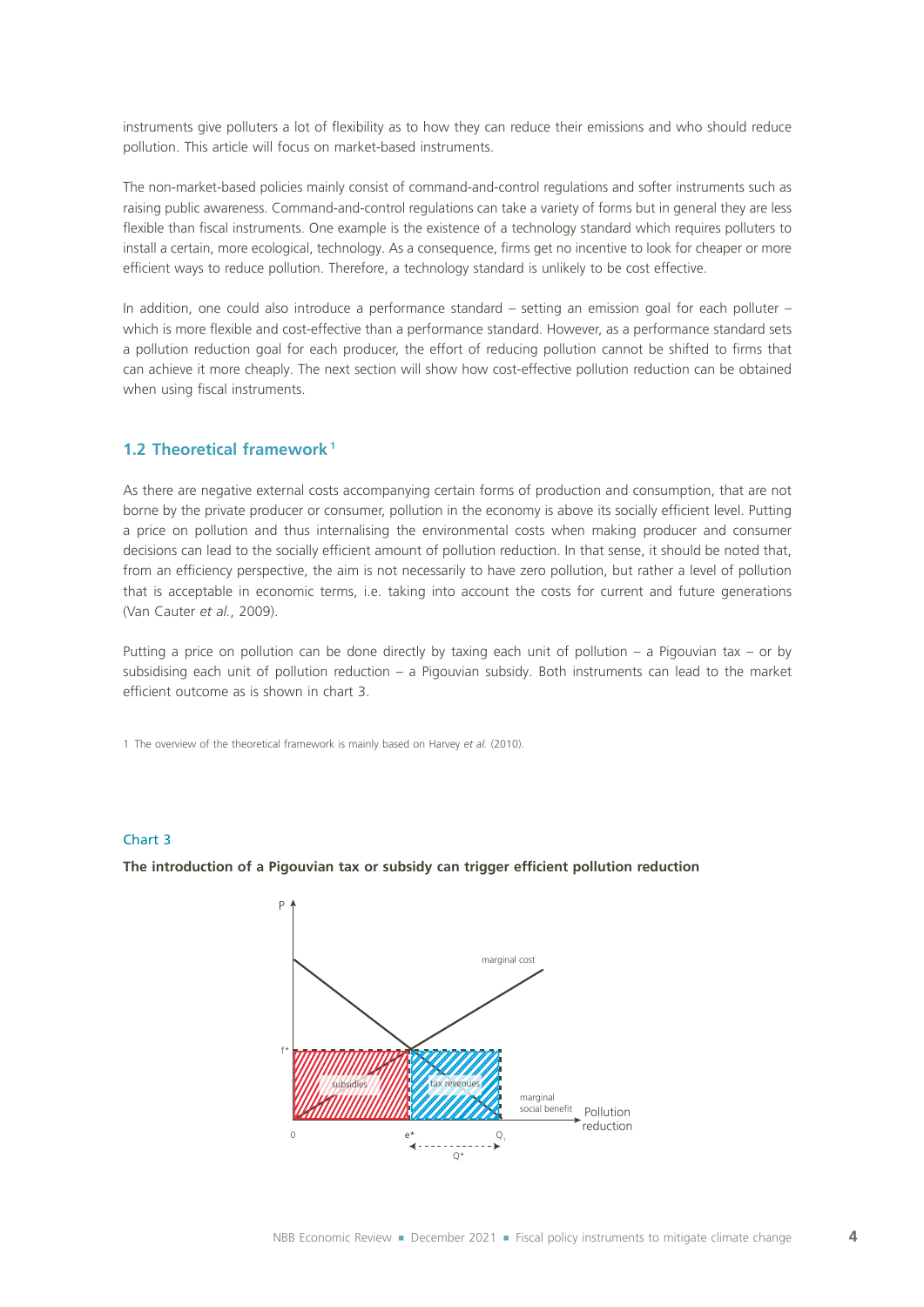Let us assume that the production of a certain product is accompanied by some degree of pollution, e.g. the emission of CO<sub>2</sub> into the atmosphere. The cost for producers of reducing one unit of pollution is represented by the rising marginal cost curve, while benefits to society are depicted by the declining marginal social benefit curve. With no government intervention in place, producers will not reduce emissions (point 0 in chart 3), and there will be Q1 units of pollution. The maximum amount of pollution reduction is therefore equal to Q1.

When the government decides to tax each unit of pollution, pollution is reduced as long as the tax per unit of pollution exceeds the cost producers face to reduce one extra unit of pollution. Producers will therefore cut pollution to the point where the tax equals the marginal cost. The exact choice of the level of taxes per each unit of pollution is thus very important. To reach the market efficient level of pollution reduction, represented by e<sup>\*</sup>, the level of tax per unit of pollution, f<sup>\*</sup>, should be chosen so that the marginal private cost of producing a certain product equals the marginal social cost incurring all environmental costs **<sup>1</sup>** . It is interesting to note that at the efficient point e\*, there is still some pollution left (Q\*), which is equal to maximum amount of pollution reduction Q1 minus the realized reduction in pollution e\*.

The same efficient amount of pollution reduction e\* can also be obtained by giving subsidies to producers for cutting their pollution. If producers receive a subsidy equal to f\* for each unit of pollution reduction, they will cut pollution to the point where the subsidy received equals the marginal cost they face for reducing one extra unit of pollution. Again, this leads to the same efficient amount of pollution reduction e\* if the subsidy f\* is determined adequately.

Although the introduction of a Pigouvian tax and subsidy can result in the same market-efficient outcome, the public finance or distributional consequences differ importantly. With an environmental tax, government revenues increase as producers have to pay taxes for the amount of pollution they still cause – the corresponding tax revenue is represented by the blue shaded area in chart  $3$  – while when giving subsidies to polluting producers, government expenditure rises – the corresponding budgetary cost is represented by the red shaded area. In the first case, the polluter pays society, while in the second, society pays the polluter not to pollute.

1 As illustrated in Chart 3, this is equal to the point where the marginal cost of reducing pollution equals the marginal social benefit of the reduction in pollution.

### Chart 4

### **A Pigouvian tax or subsidy is cost-effective**

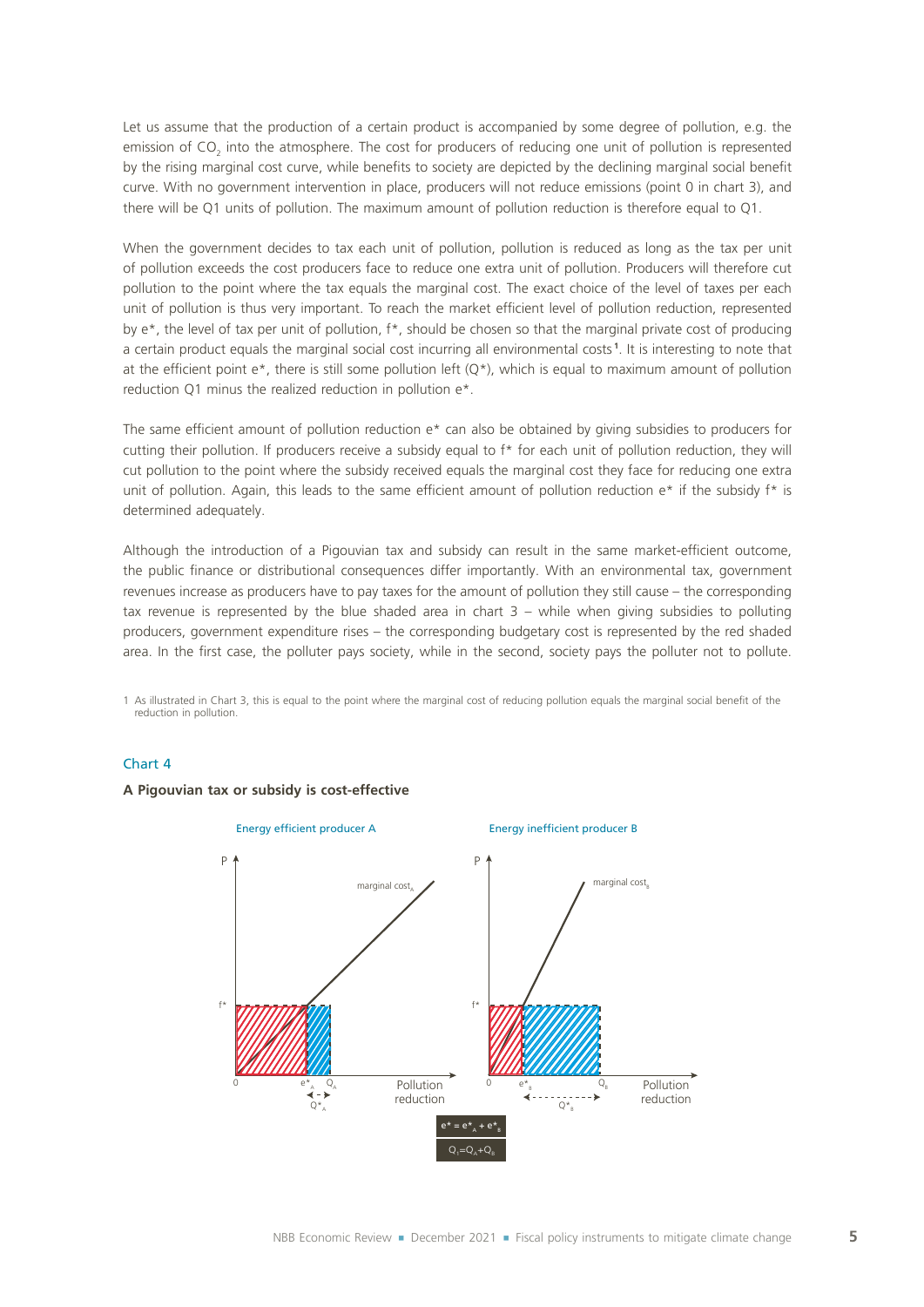From a public finance perspective, a Pigouvian tax is thus more favourable. It should be noted that a thorough analysis of the tax incidence is needed to get a full picture of the (re)-distributional impact of taxes and subsidies. Who finally bears the tax burden or takes advantage of the subsidy depends on how taxes or subsidies feed into consumer prices and depends on market structure, demand and supply elasticities, etc.

One important feature of a Pigouvian tax or subsidy is its cost-effectiveness, meaning pollution is reduced at the lowest possible cost. We assume that the economy consists of two producers, i.e. an energy-efficient producer A and an energy-inefficient producer B. This is illustrated by chart 4, where producer A faces a lower marginal cost for reducing pollution than producer B. For a given Pigouvian tax or subsidy f\*, A will reduce pollution much more than B and pollution will first be reduced where the marginal cost is the lowest. Of course, one may ask whether it is fair that A reduces pollution much more than B? It is, because A is also rewarded for being much more efficient. If a Pigouvian tax is installed, A will have to pay less tax (smaller blue shaded area) and if a subsidy scheme is in place, A will get more money from the government (bigger red shaded area).

It should also be noted that a Pigouvian tax or subsidy on pollution is only effective if the amount of pollution can be monitored adequately. Some forms of pollution like GHG emissions are easy to monitor, while for others like chemical waste this is more difficult or costly. In the latter case, a command-and-control approach like a technology standard might be more efficient, because it is relatively easy to monitor whether a firm has installed the technology.

Finally, the efficient level of pollution reduction e\* can also be obtained by installing an emission trading system, i.e. for each unit of pollution that is emitted, producers need to submit a government-issued permit. Instead of deciding on the size of the emission fee, governments now need to choose the total permits they want to issue. So, they directly limit the permits to  $Q^*$ , in order to reach the efficient level of pollution reduction e<sup>\*</sup>. If then polluters are allowed to trade permits, the outcome will also be cost-effective with the market price of the permit equal to f\* which is the same as the Pigouvian tax on pollution. From an efficiency standpoint, the initial allocation of permits among producers does not matter at all **<sup>1</sup>** , but it affects the income distribution between polluters.

# 2. Carbon emissions in Belgium

In 2018, a total amount of more than 130 million tonnes of GHG – expressed in CO<sub>2</sub> equivalent numbers – were emitted by Belgian resident economic units, including households<sup>2</sup>. In per capita terms, this implies emissions of 11.6 tonnes per person. From a European perspective, this means a slightly better performance than neighbouring countries like the Netherlands and Germany, but not as good as France, which has one of the lowest emissions per capita in the EU. When comparing the GHG intensity of our economy in terms of GDP, Belgium is performing much better and even finds itself among the most energy-efficient EU countries. As such, the relatively high Belgian emissions per capita are not the consequence of being relatively energy-inefficient but the result of high economic activity.

Carbon emissions account for approximately 86% of GHG emissions in Belgium in 2018. About one-quarter comes from households, with heating and/or cooling of residential dwellings and transport as the main polluting activities. As far as enterprises are concerned, large differences are found between branches of activity. In 2018, the industry and market services branch of activity together accounted for about two-thirds of Belgian total emissions. A more detailed overview of Belgian CO<sub>2</sub> emissions and how they have changed over time can be found in Burggraeve *et al.* (2020).

<sup>1</sup> This is the case if the market for permits is a competitive market.

<sup>2</sup> A unit is said to be a resident unit of a country when it has a centre of economic interest in the economic territory of that country. As such, emissions from resident units' activities are recorded, regardless of where they occur.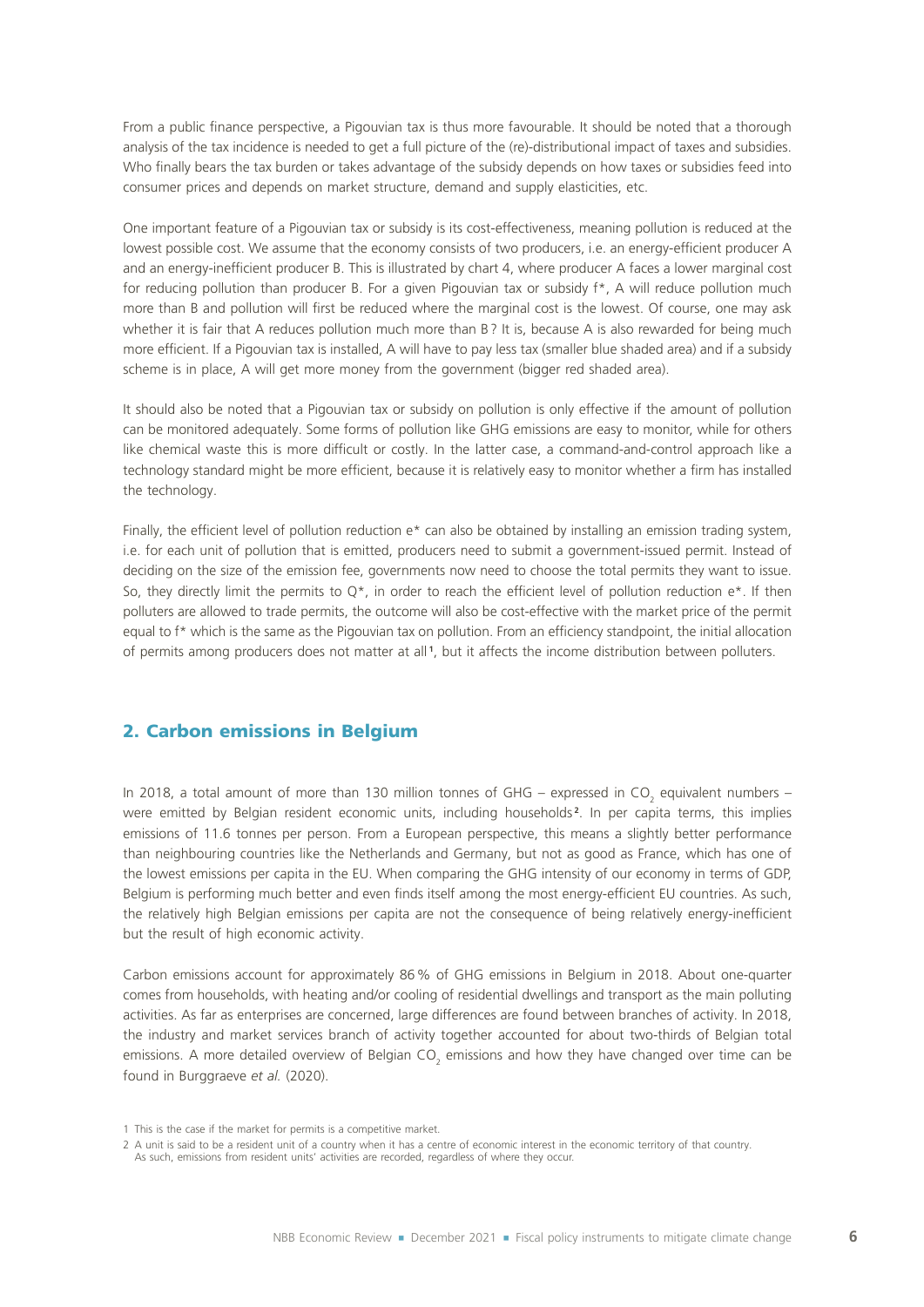#### **Greenhouse gas intensity** <sup>1</sup>



(2018, tonnes of CO<sub>2</sub> equivalent emissions per capita)



Source : Eurostat.

1 Including emissions from the combustion of biofuels.

Finally, one should be aware that any attempt to fully assess the Belgian burden on global warming must also take into account CO<sub>2</sub> emissions generated abroad in order to produce goods and services that are used or consumed by domestic companies and households and correct for emissions made for goods and services which are later exported and finally used elsewhere (Burggraeve *et al.*, 2020).

# 3. Belgian fiscal policy instruments to mitigate climate change

In this section, we will analyse whether Belgian market-based policy instruments are effective in terms of mitigating climate change. We will do this by evaluating how these policies succeed in correcting inefficient market outcomes by putting a price on carbon emissions.

# **3.1 Revenue-based fiscal instruments**

To reduce pollution, environmental taxes should ideally have the actual level of pollution as their tax base, implying that the tax can directly be linked to the damage done to the environment. When it comes to taxing the use of combustible energy sources, the amount of carbon emitted into the air is the correct tax base. Belgium does not have a direct carbon tax but there is one in other European countries like Sweden, Denmark and France **<sup>1</sup>** . However, based on existing Belgian fiscal instruments, an implicit carbon price signal could be calculated. For that, we rely on work done by the OECD.

1 An overview of international carbon pricing initiatives is given by the World Bank's Carbon Pricing Dashboard ([Carbon Pricing Dashboard | Up-to-date overview of carbon pricing initiatives, worldbank.org](https://carbonpricingdashboard.worldbank.org/map_data)).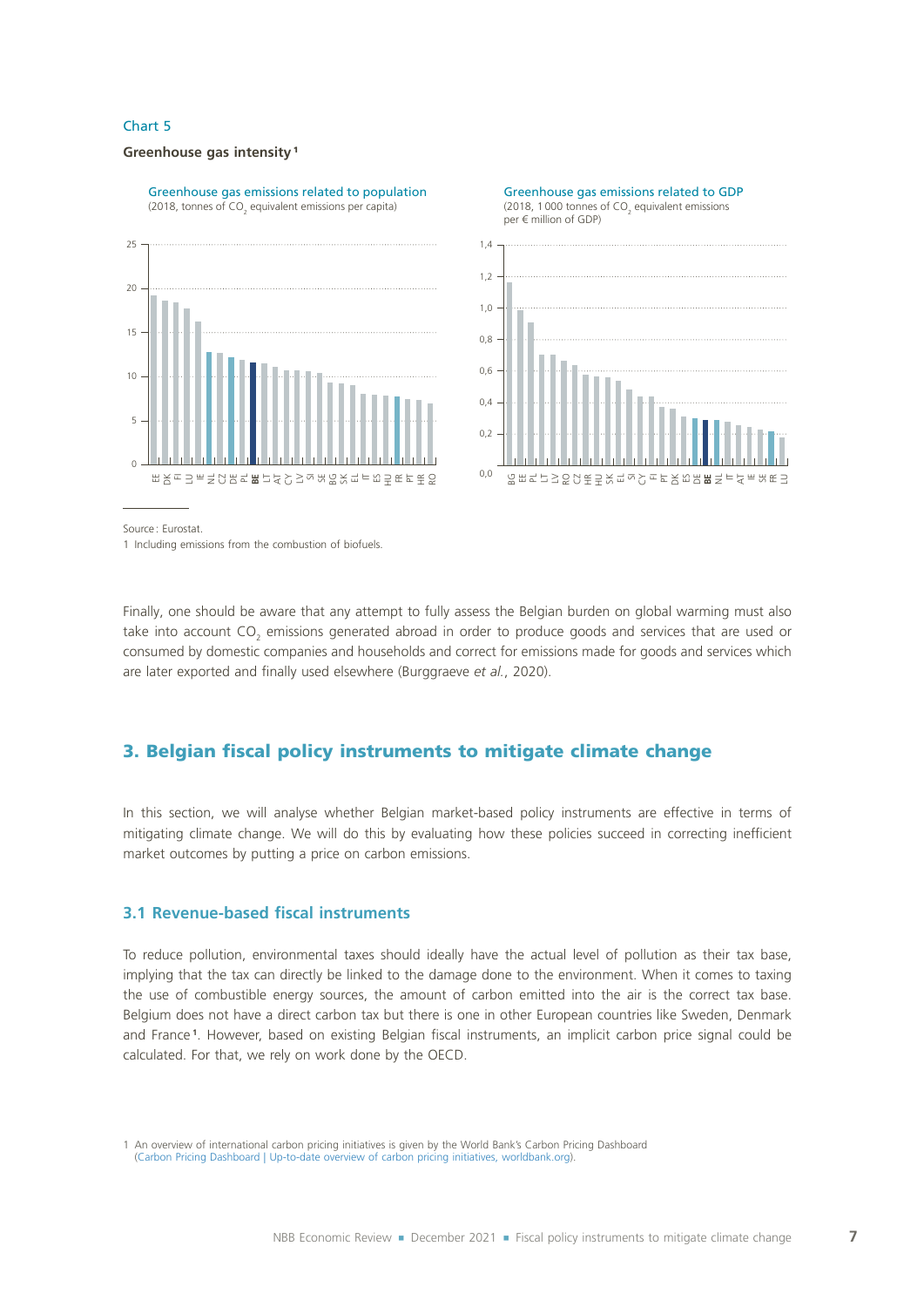In its "Taxing Energy Use" publications, the OECD calculates effective carbon tax rates for different combustible energy sources used for different activities. More specifically, they convert taxes on energy use and direct taxes on CO<sub>2</sub> emissions from energy use into tax rates per tonne of CO<sub>2</sub>, by taking into account the carbon content of the energy source and by correcting for applicable tax exemptions, rate reductions and tax refunds (OECD, 2019).

For Belgium, the OECD considers existing fuel excise duties and the EU ETS system to determine the effective carbon price signal for different energy sources. Taking the price of a European Union Emission Allowance (EUA) into account is relatively straightforward as EU ETS is designed to price directly the amount of pollution caused by the electricity and industry sector, i.e. firms in energy-intensive industries have to buy emission rights for the amount of CO<sub>2</sub> they send into the atmosphere<sup>1</sup>. In the case of fuel excise duties, it is a bit more complicated. When calculating their contribution to the effective carbon tax rate, the excise duty per unit for each CO<sub>2</sub>-emitting energy source is fully converted into a tax per tonne of CO<sub>2</sub> emitted due to the use of the energy source. This means that the excise duty is fully labelled as an energy tax as the scope for behavioural responses is determined by the calculated tax base. Of course, there are also other elements than can explain the exact excise duty rate. For example, in the case of excise duties on different energy sources used in road transport, the level of the tax rate should be chosen not only to correct for negative externalities coming from pollution but also to take into account congestion and the cost of using road infrastructure. Finally, it should also be noted that VAT or sales taxes are not included as they generally apply equally to a wide range of goods and do not change relative prices between energy sources (OECD, 2019).

#### Chart 6



#### **Average effective carbon tax rates in a European perspective** <sup>1</sup>

Source: OECD (2019).

1 In these figures, the impact of EU ETS is not taken into account.

2 Including emissions from the combustion of biofuels.

A comparison of effective CO<sub>2</sub> price signals across different European countries immediately points up a wide dispersion across countries and between activities. In general, road transport emissions are taxed the highest in terms of actual CO<sub>2</sub> taxation; this is also the case in Belgium, that ranks in the upper half of the European

1 It should be noted that determining the precise ETS coverage for specific subsectors can require detailed work especially in countries where the industry and power sector is not dominated by facilities above the EU ETS threshold for inclusion. Also note that EU ETS applies to emissions, not fuels, which requires estimating the fuel mix of facilities covered by the EU ETS to be able to estimate instrument overlap.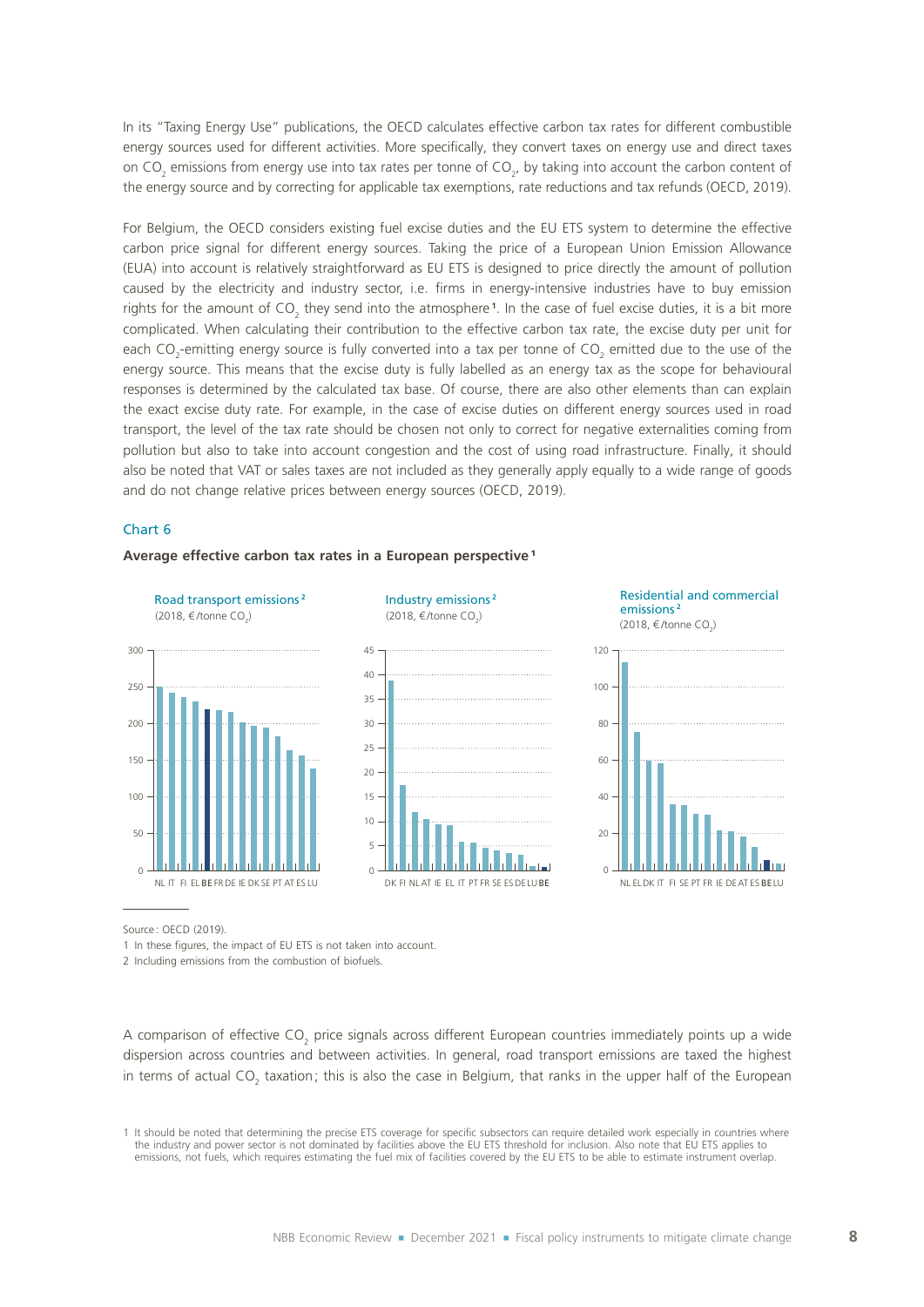

# **Detailed effective carbon tax rates in Belgium<sup>1</sup> (€ per tonne of C0<sub>2</sub>, 2021)**

Source: OECD (2022, forthcoming).

1 Taxes on energy use and greenhouse gas emissions, as applicable on 1 April 2021 (for EU ETS this implies a permit price of € 44 per tonne CO<sub>2</sub>), are assigned to energy use data adapted from the IEA, World Energy Statistics and Balances, which is also used to calculate CO<sub>2</sub> emissions from energy use, by applying the appropriate conversion factors. The latest available energy use and emissions data was from 2018, which was used as a proxy for the 2021 tax base.

league table. Industry emissions, on the other hand, are not taxed very much in most EU countries **<sup>1</sup>** . Belgium even ranks lowest here, with barely any levy applied apart from the ETS. For emissions from residential and commercial heating, the picture is more dispersed, with a relatively high effective tax rate in the Netherlands, but relatively low rates in France and Germany. Here too, Belgium scores very badly.

Chart 7 shows a more detailed analysis of the effective taxation of carbon emission in Belgium for different sectors of activity and different energy sources. Below, we will focus on the resulting carbon price signals for each sector of activity.

### *Taxing emissions from road transport*

As can be seen from chart 7, the road transport sector accounts for almost a quarter of total CO<sub>2</sub> emissions originating from energy use. Compared to other European countries, diesel is taxed the highest in Belgium whereas the tax rate for petrol (gasoline) is somewhat higher in neighbouring countries. In most European countries, diesel enjoys a discount as it is taxed at lower rates than petrol. Belgium has had no diesel discount since the end of 2018 and both motor fuels now have the same tax rate per litre. From a climate perspective, taxing diesel at higher rates would be sound as CO<sub>2</sub> emissions per litre for diesel are higher than for petrol. However, and as mentioned by the OECD (2019), this is challenging considering that many governments have long encouraged consumers to buy diesel vehicles.

When converting the excise duty rates on motor fuels into their respective carbon price signal, one can see that the price of pollution – the emission of CO<sub>2</sub> – varies significantly across motor fuels. So, the tax system is not environmentally neutral with respect to the use of energy sources. Although both diesel and petrol have the same excise duty rate, the effective carbon tax rate for the use of petrol is almost 20% higher, confirming that diesel is more polluting in terms of CO<sub>2</sub> emissions per litre. Moreover, existing Belgian fiscal legislation provides a partial repayment of the excise

<sup>1</sup> Taking into account the impact of EU ETS – which is not the case with the OECD (2019) numbers – would of course increase the average effective carbon tax rate in the industry sector. A first analysis, that allows for the impact of EU ETS can be found in OECD (2021). Of course, the taxation of industry emissions including EU ETS is still significantly below the taxation of road transport emissions.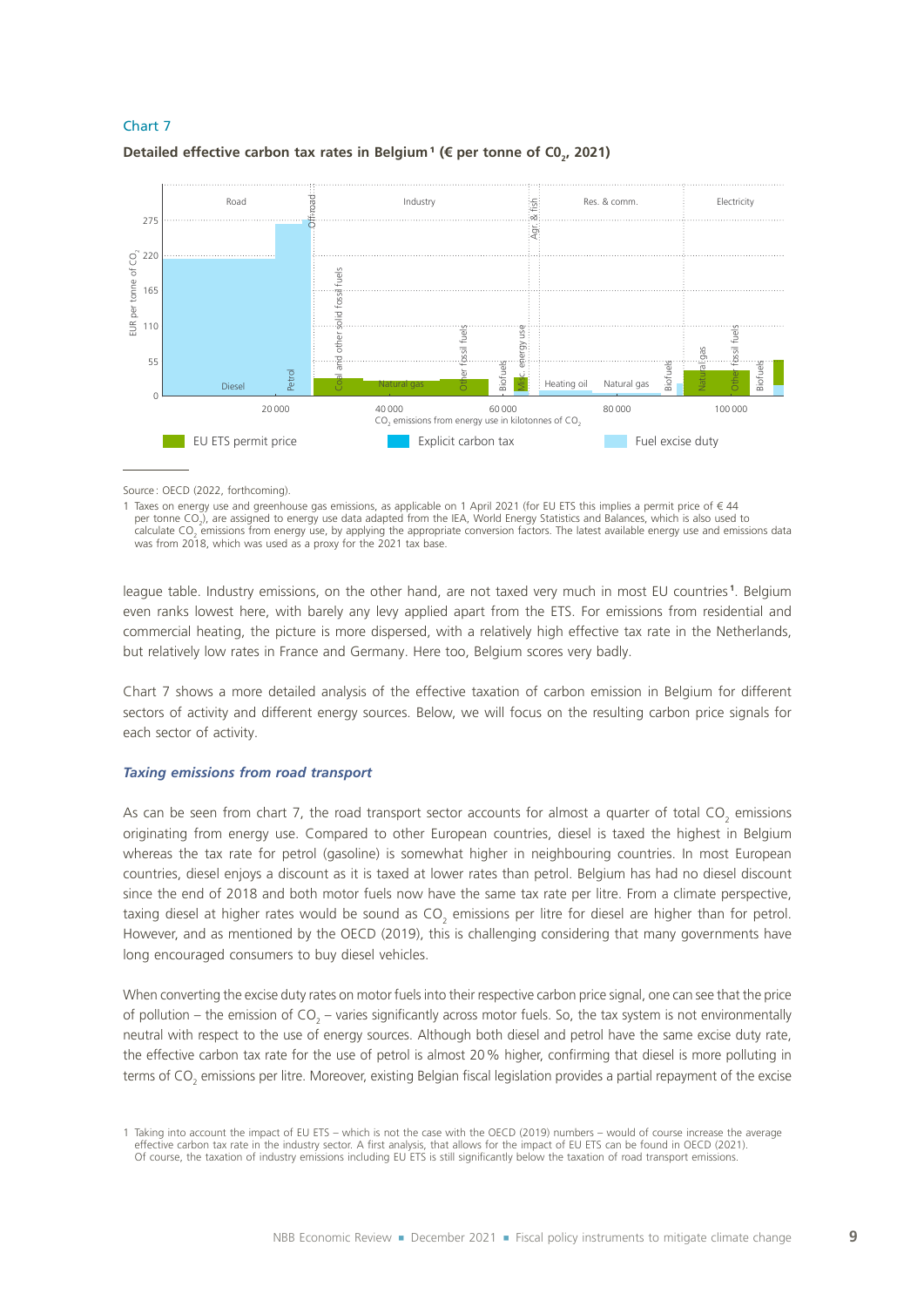duty on diesel for professional use<sup>1</sup> in order to align the excise duty with the European minimum rate. Importantly, this exemption is not just limited to professional users whose vehicles are registered in Belgium but also applies to all hauliers that buy diesel as a motor fuel on Belgian territory (FPSF, 2021). The effectiveness of such a policy measure in terms of boosting the competitiveness of Belgian transporters could therefore be questioned. However, its budgetary impact is not negligible as, according to the FPSF (2020), the repayment was estimated to have a budgetary cost of € 733 million in 2019. Recently, the federal government announced that – starting from 2022 – it will slightly reduce the partial repayment of excise duties on professional diesel.

Finally, it is important to stress that the carbon price signal given to road transport is  $-$  at least  $-$  partially offset by the beneficial tax treatment of company cars which leads to more car use. Especially in combination with a company fuel card, the cost of driving is fully externalized as the marginal cost for the individual of 1 extra kilometre is 0. As such, the cost of carbon emissions due to car use is not borne by the final polluter. According to Laine and Van Steenbergen (2017), the budgetary cost for the Belgian federal government of this environmental unfriendly measure amounts to around  $\epsilon$  1,5 billion a year.

### Chart 8

#### **Taxing road emissions**





Sources: EC (2021), OECD (2022, forthcoming).

1 If different rates exist, the one with the highest sulfur content is taken. Potential discounts for the professional use of diesel are not taken into account.

#### *Taxing residential and commercial emissions*

Residential and commercial emissions are mainly the consequence of the heating of dwellings. When it comes to the taxation of heating oil as energy source, chart 9 shows that excise duties in Belgium are negligible both in absolute terms and compared to other European countries, the reason being that, in Belgium, only an inspection fee and a levy on energy needs to be paid. When looking at the average effective taxation of CO<sub>2</sub>,

<sup>1</sup> Diesel is considered as professional diesel when it is used as an energy source for taxis, motor vehicles intended for the transport of disabled persons, motor vehicles having more than 8 seats – excluding the driver's seat – intended for the transport of passengers, and vehicles with a maximum authorised mass equal to or exceeding 7.5 tonnes and which are exclusively intended for the carriage of goods by road (FPSF, 2021b).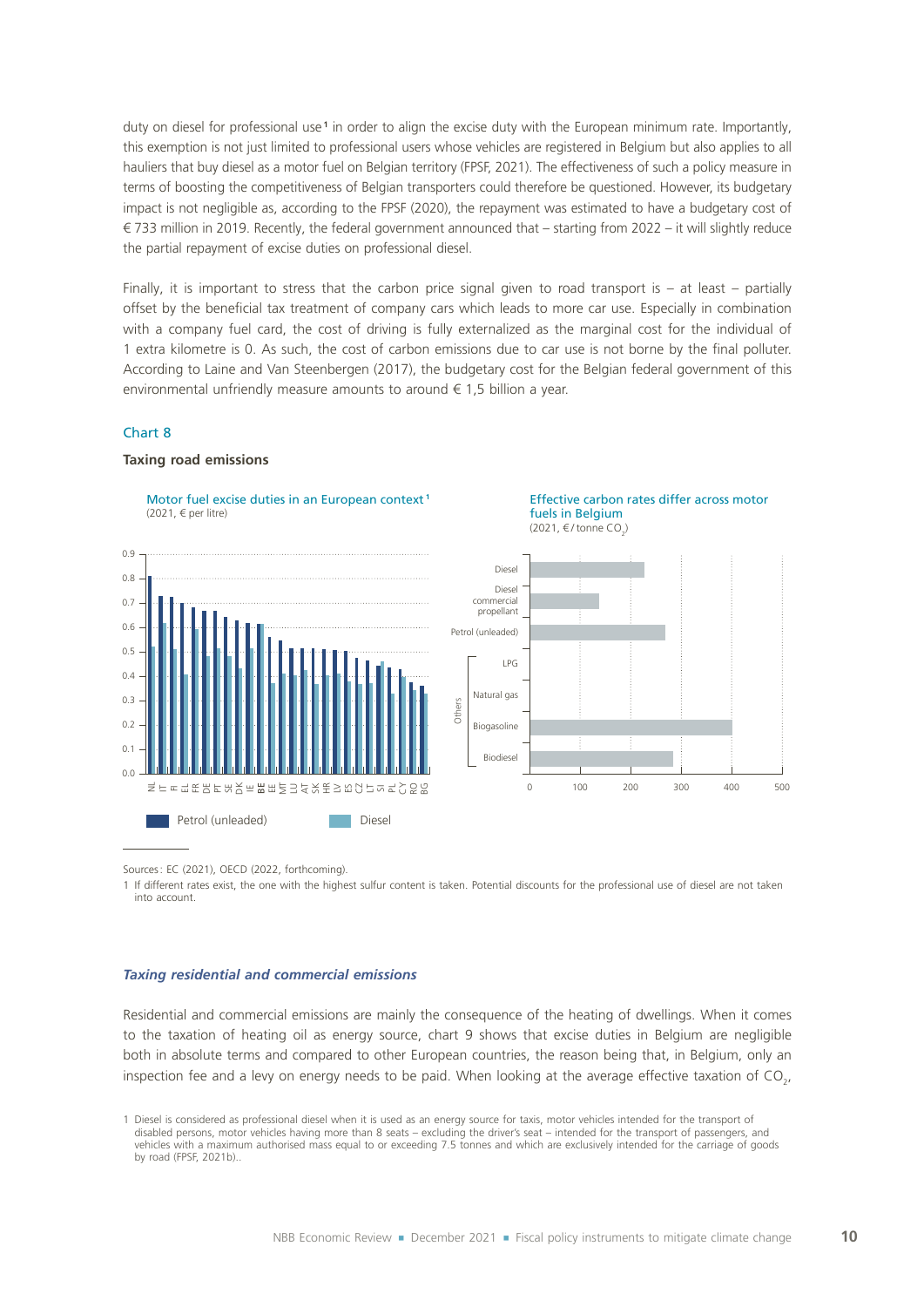it is confirmed that the price signal in terms of taxing pollution is very low – especially when comparing this with the CO<sub>2</sub> taxation of energy source for other activities. Moreover, the effective taxation of CO<sub>2</sub> emissions from natural gas used for heating dwellings is even lower than for heating oil. Existing Belgian tax rates on energy sources for heating barely touch the amount of pollution caused and do not give a significant price signal that internalises the cost of pollution and promotes more environmentally-friendly energy sources.

### Chart 9

#### **Taxing residential and commercial emissions**

Excise duties heating oil in an European context **<sup>1</sup>** (2021, € per litre)



#### Effective carbon rates differ across heating fuels in Belgium **<sup>2</sup>** (2021, €/ tonne CO<sub>2</sub>)



#### Sources: EC (2021), OECD (2022, forthcoming).

1 When different rates apply, the one for the fuel with the highest sulphur content is taken.

2 For non-professional use.

3 Excluding biofuels.

#### *Taxing industry emissions*

Greenhouse gas emissions from the industry sector account for one-third of total Belgian emissions from energy use. Their implicit cost in terms of effective carbon taxation is solely determined by the presence of the European Emission Trading System (EU ETS).

Companies that are bound by EU ETS need to obtain emission allowances covering their carbon emissions. EU ETS is a large-scale "cap and trade" system designed to reduce greenhouse gas emissions, with total emissions controlled by a cap and where a market is created allowing firms to trade emission allowances.

The EU ETS was launched in 2005 by the European Union and has been reformed during different trading phases. From phase 1, the EU ETS covered GHG emissions from the most GHG-intensive sectors in the power and manufacturing industries. In 2012, the scope was expanded to cover CO<sub>2</sub> emissions from the aviation sector as well – although limited to flights within the European Economic Area. From phase 3, the sectoral scope was further expanded to other sectors such as aluminium and other chemicals (EC, 2015). Currently, EU ETS regulates emissions from nearly 11 000 power plants and manufacturing plants as well as around 600 aircraft operators (EC, 2020c) **<sup>1</sup>** .

1 According to the EC's Carbon Market Report (EC, 2020c), it covers around 38% of the EU's GHG emissions.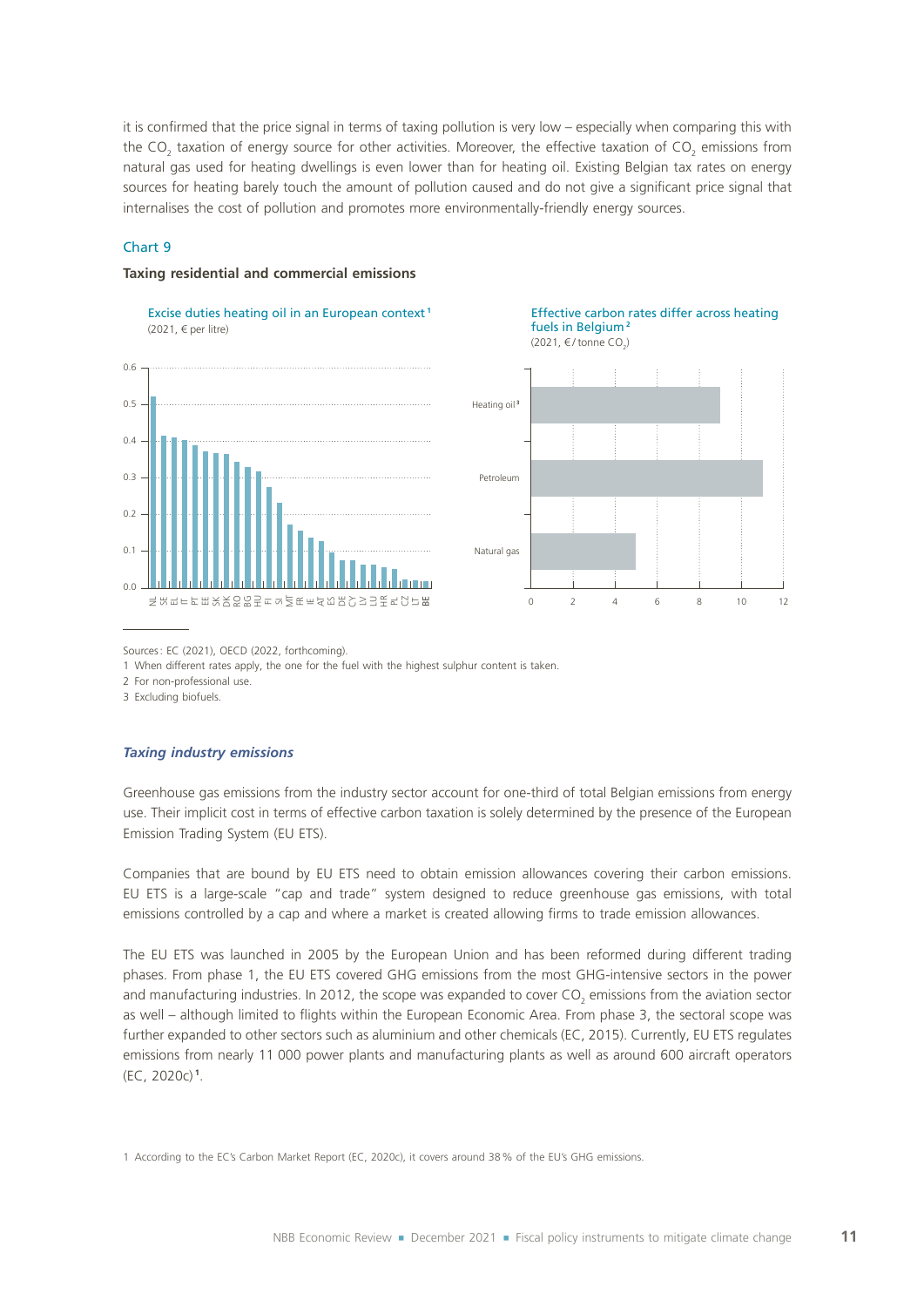Emission allowances are given to firms either through auctioning or for free. The amount of emission allowances an installation gets for free each year is determined before the start of a regulatory cycle using information from a reference period and it is determined by three factors: (i) the size of the installation – the amount of free emission allowances is proportional to the production of the installation, (ii) the sector's emission efficiency benchmark, which forms the upper limit of the amounts received for free as it shows with how few emissions it is possible to produce the product and (iii) the sector the firms operates in, i.e. sectors with a higher risk of carbon leakage receive a higher share of free allowances **<sup>1</sup>** . Finally, a share of allowances is also set aside in the New Entrants' Reserve for free allocation to new firms.

### Chart 10



### **The European Emission Trading System**

Sources: De Jonghe et al. (2022), EC (2020c), Refinitiv.

1 An EU ETS revenue year t runs from April t until March t+1.

The remaining part of emission allowances will then be auctioned, with the auctioning rights shared among Member States **<sup>2</sup>** . More specifically, 90% of these auctioning rights are distributed among Member States in shares that are identical to their proportion of verified emissions under EU ETS for 2005 (or the average of the period 2005-2007, whichever is the highest), whereas a further 10% is divided between Member States with a relatively low per capita income – a so-called solidarity mechanism (EU, 2020).

Chart 10 shows the latest available national revenue figures from the auctioning of emission allowances. In that sense, it should be noted that Member States are obliged to inform the European Commission as to how they will use the revenue. They need to use at least half of the auction proceeds to reduce GHG emissions, to mitigate and adapt to climate change (EC, 2015).

The efficiency of EU ETS in terms of reducing GHG emissions depends on the price of a European emission allowance (EUA). However, since 2009, a surplus of emission allowances has built up – largely due to the

<sup>1</sup> Carbon leakage means that, for reasons of costs related to climate policies, businesses will transfer their production to other countries with less emission constraints.

<sup>2</sup> It should be noted that some European funds – like the Innovation and Modernisation Funds, both of which stimulate durable energy transition, also receive part of the auctioning allowances to cover their financing costs.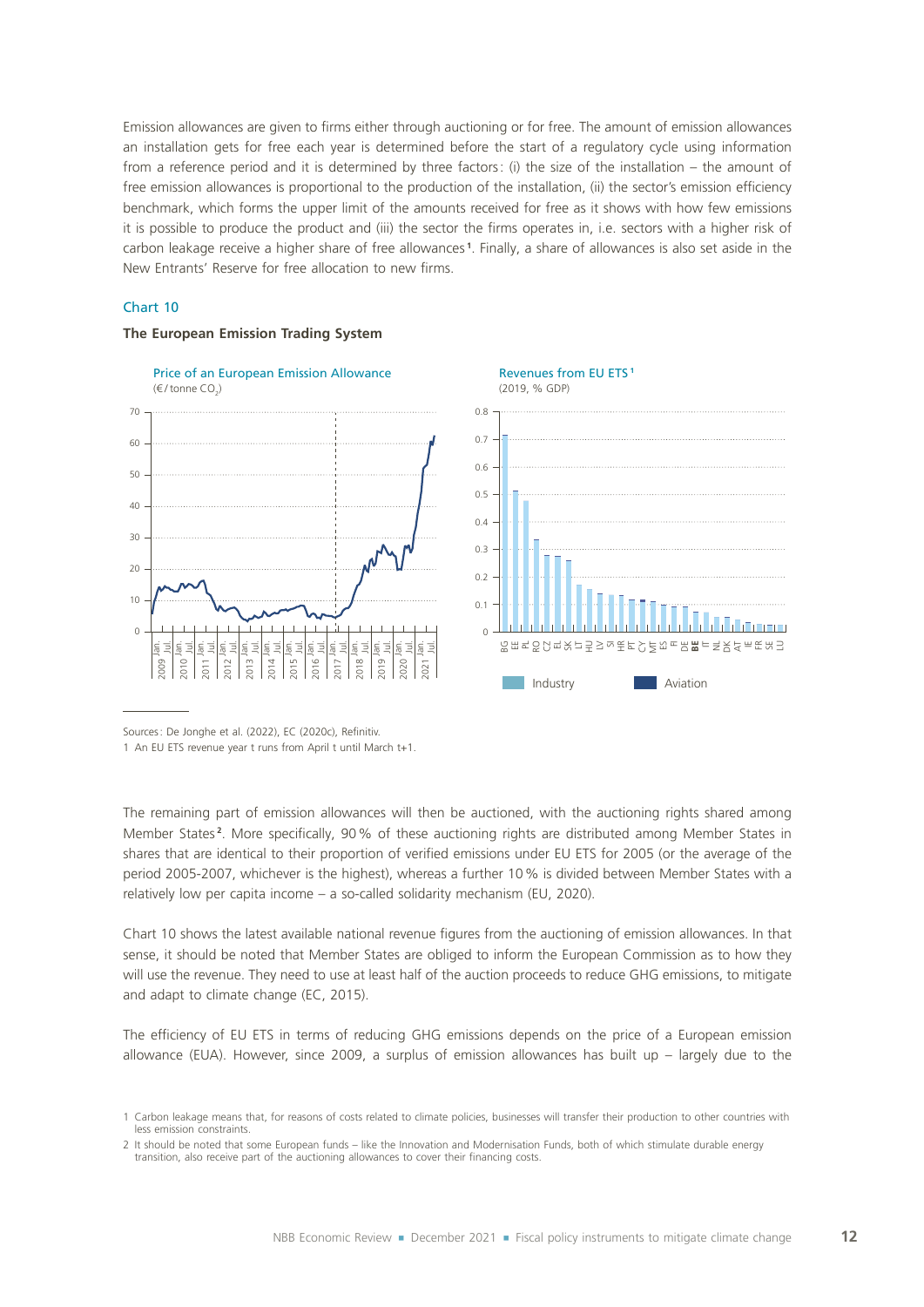economic and financial crisis – leading to a low carbon price and a weak incentive to reduce emissions. As a long-term solution to this problem, the European Commission introduced the Market Stability Reserve (MSR) which has effectively been in place since January 2019. The MSR effectively addresses the structural oversupply of allowances by automatically removing a percentage of the emission allowances from the market and putting it in a reserve if the total volume of emission allowances exceeds a certain threshold. Each year, the EU communicates on this excess supply allowing market participants to form expectations about the number of allowances that will be added to the MSR (EC, 2021b).

Since the first announcement of the introduction of the MSR, the price of an EUA seems to have increased gradually, implying that the MSR is an effective instrument in raising the efficiency of EU ETS. Moreover, as analysed by De Jonghe *et al.* (2020), the introduction of the MSR and thus the tightening of EU ETS regulations has raised the emission efficiency of polluting firms.

When it comes to taxing industry emissions, it is also worth mentioning that international maritime transport is not covered under the EU ETS. This sector can also benefit from an exemption from payment of excise duties for fossil fuels used as motor fuel or heating. However, if its emissions are compared with country-wide emissions, international shipping would be the world's 9th largest emitter of CO<sub>2</sub> (OECD, 2019). Recently, the European Commission proposed, as part of its Fit for 55 package **<sup>1</sup>** , to gradually add international shipping to EU ETS starting from 2023.

The aviation sector also benefits from preferential treatment in terms of taxing carbon emissions. No excise duties have to be paid on the use of fuels, i.e. kerosene and the impact of EU ETS is very limited as only flights within the EEA are considered. Moreover, around 80% of emission allowances for the aviation sector are provided for free (ECA, 2020). Again, it should be noted that initiatives under the Fit for 55 package also seek to strengthen the existing scope and rules for the aviation sector. In addition, in its budget agreement for 2022, the Belgian federal government decided to introduce an embarkation tax on airline passengers. But the precise details of this tax still need to be elaborated.

#### *Taxing emissions in the electricity sector*

The effective taxation of emissions from the use of primary combustible energy sources needed to generate electricity is also mainly determined by the EU ETS and thus by changes in the price of an EUA. In contrast to other sectors, there is no free allocation of emission rights to electricity generators, implying that the strong price rise of an EUA in recent years could have a significant impact on the cost of producing electricity.

To analyse the impact of the price of an EUA on the average cost per MWh of electricity produced, it is necessary to take into account different factors, as is shown in figure 2. More specifically, four different elements should be combined: (i) the price of an EUA, i.e. the cost of emitting a tonne of CO<sub>2</sub>, (ii) the amount of CO<sub>2</sub> emissions released by each primary energy source when used as an input in the electricity generation process, (iii) the efficiency of the electricity generation process in transforming each primary energy input source into electricity and (iv) the relative importance of each combustible energy source as an input for generating electricity (see chart 11).

To compute the average cost of CO<sub>2</sub> emissions by MWh of electricity produced for a specific energy source, it is worth noting that the volume of CO<sub>2</sub> emissions caused by the generation of one unit of electricity depends on the combination of two factors. The first factor is the amount of CO<sub>2</sub> released by each unit of input when used in the electricity generation process. It is a property determined by physics and specific to each energy source. The second factor is the efficiency of the technology used to transform that unit of energy input into electricity. In the case of electricity plants using natural gas as fuel, the efficiency is generally estimated to be

<sup>1</sup> Initiatives linked to the European Green Deal, particularly including the climate target of a net reduction in GHG emissions of 55%, are presented under the Fit for 55 package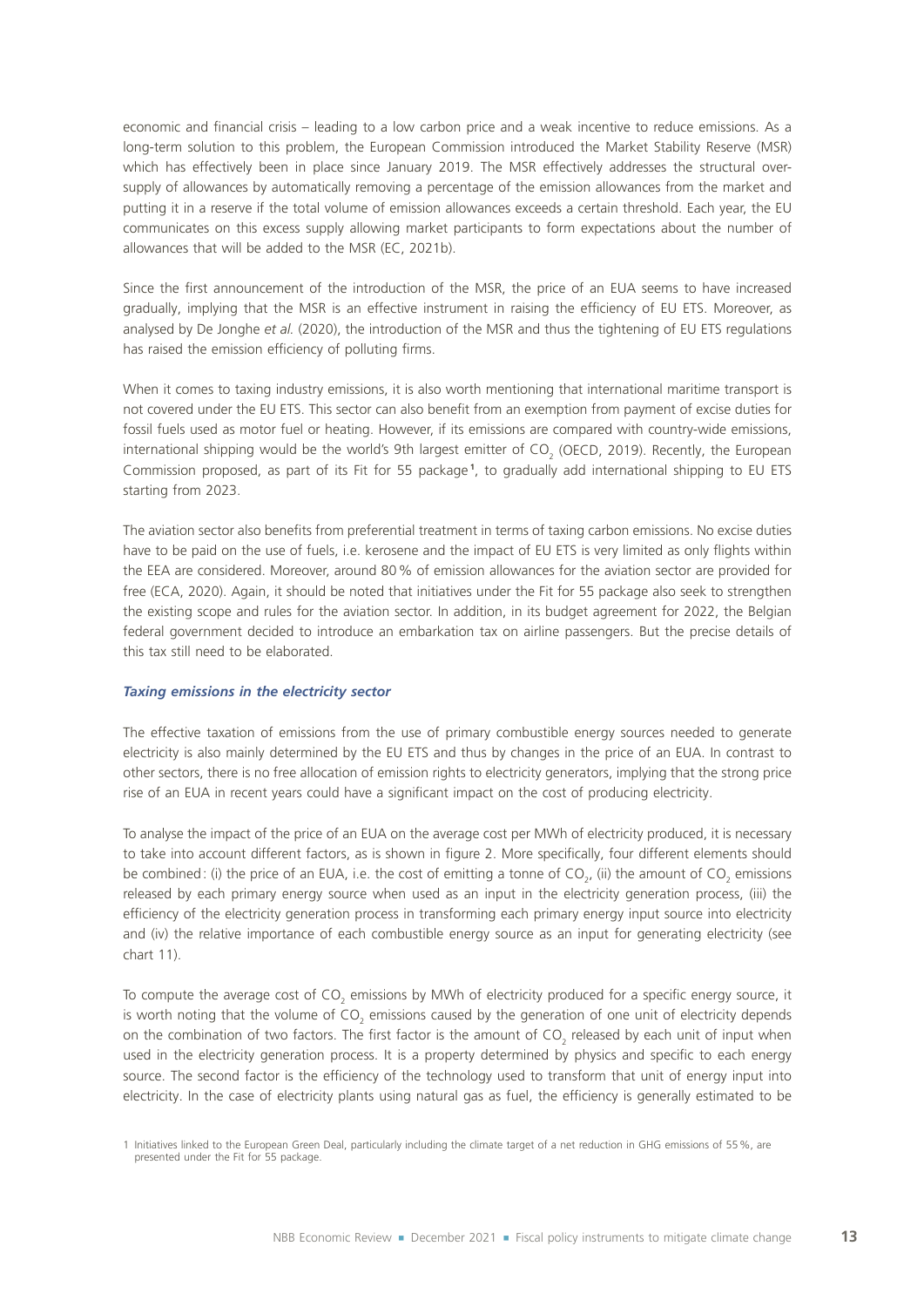# **Electricity sector C0<sup>2</sup> emissions**



Sources: Belgium's greenhouse gas inventory, CREG.

between 50% and 60%. It is the most efficient fossil technology ; other power plants generally hover around an efficiency ratio between 35% and 40% (Mira, 2019). Moreover, compared to most other fossil fuels, the use of natural gas as a primary energy source also leads to less CO<sub>2</sub> emissions per unit of energy used. Finally, when assuming that the cost of an EUA equals € 61, which was the price paid in mid-September 2021, and using the calculation approach illustrated in figure 2, one can estimate the average cost of emitting CO<sub>2</sub> by using natural gas as a primary energy source to be around € 22 per MWh of electricity produced. For other combustible energy sources the average cost per MWh electricity produced is higher. This is because of a lower efficiency rate in terms of electricity production and a higher CO<sub>2</sub> content of the fossil fuel. That cost could be

### Figure 2

### **The average cost of CO<sup>2</sup> emissions for electricity producers**

| Average $CO$ , $Cost$ =                                                                                                      | $Cost1CO2 / MWh1 =$ | Price <sup>co<sub>2</sub> / tonne<sup>co<sub>2</sub></sup></sup><br>X | Price per tonne CO <sub>2</sub><br>(EU ETS)                                                                                  |
|------------------------------------------------------------------------------------------------------------------------------|---------------------|-----------------------------------------------------------------------|------------------------------------------------------------------------------------------------------------------------------|
| Average cost of<br>CO <sub>2</sub> emission by MWh<br>produced from energy input i<br>(i can be natural gas,<br>waste, etc.) |                     | tonne <sup>co<sub>2</sub> / Input.</sup><br>x                         | CO <sub>2</sub> emissions by unit of<br>energy input i                                                                       |
|                                                                                                                              |                     | Input / MWh.                                                          | Electricity generation efficiency,<br>reflecting the amount of<br>energy input i needed to<br>produce one MWh of electricity |
| Average $CO$ , $Cost_{\text{total}}$ =                                                                                       |                     | Cost <sup>co<sub>2</sub></sup> / MWh.<br>x                            | Average cost of CO <sub>2</sub><br>emission by MWh produced<br>from input i                                                  |
|                                                                                                                              |                     | $MWh_i$ / $MWh_{\text{total}}$                                        | Share of electricity produced<br>from fuel input i in<br>the total electricity production                                    |

Source : NBB.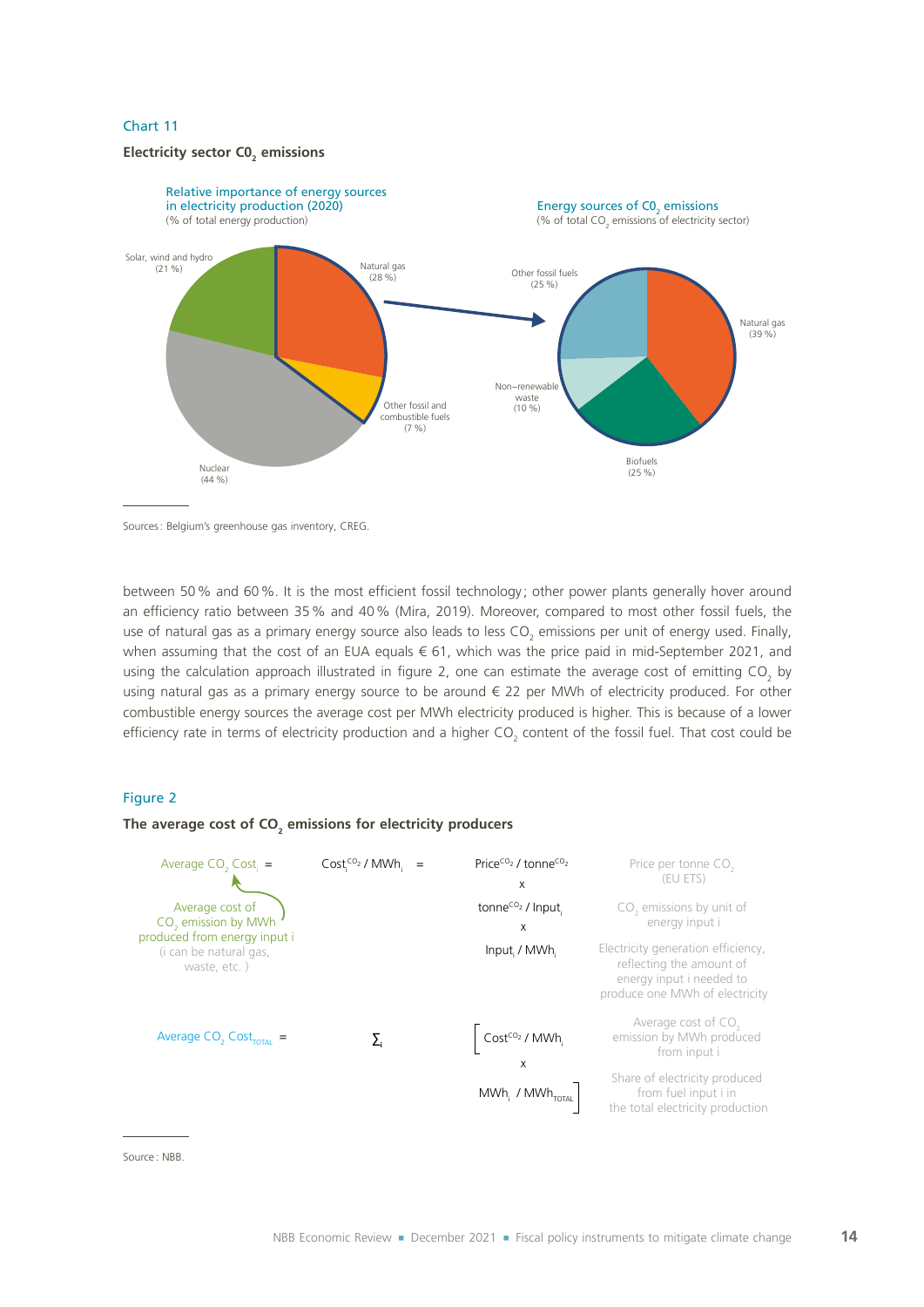

#### **Estimated average cost of EU ETS per MWh of electricity production** <sup>1</sup>

(€ per MWh of produced electricity)

Sources: Eurostat, NBB.

1 With EU ETS price of  $CO<sub>2</sub>$  per tonne of  $\epsilon$  61.

higher than € 100 per MWh for electricity produced using Blast furnace gas or non-renewable industrial waste for instance. To estimate the overall average cost of CO<sub>2</sub> by MWh of electricity produced, we need to weigh the average cost of CO<sub>2</sub> emissions by MWh produced for all different primary energy input sources by their share in the total production of electricity (see the second expression in figure 2). This requires detailed information for each combustible energy source used as an input for electricity generation. Using the energy balance for Belgium published by Eurostat, and taking into account electricity produced from other energy sources that emit (almost) no CO<sub>2</sub> (solar, wind, nuclear, ...) and/or that are not covered by EU ETS (biomass, municipal waste, ...), the overall average cost is estimated around  $\epsilon$  10 per MWh.

Finally, it is important to stress that the impact of EU ETS, and thus the price of an EUA, on consumer electricity prices is different from this average cost because consumer prices are largely influenced by the market price of electricity. Many additional factors come into play here, which makes a precise estimate highly complex. A general feature, however, is that the market price for electricity is most of the time determined by the marginal production price of electricity generated by natural gas plants **<sup>1</sup>** . As gas plants have to buy emission allowances to cover their CO<sub>2</sub> emissions, their marginal production cost is affected by the EUA price. As a result, the impact of EU ETS on the energy content of final consumer prices is probably higher than the overall average cost and more in line with our estimated average cost per MWh for electricity produced using natural gas.

### **3.2 Expenditure-based instruments**

Besides the above-mentioned instruments on the revenue side, targeted spending can also correct the price signal and encourage the reduction of greenhouse gas emissions (see section 1.1). Public spending to mitigate climate change can be understood with the help of the Classification of the Functions of Government (COFOG). This classification notably makes it possible to identify expenditure devoted to environmental protection, of which pollution abatement is a sub-category that accounted for  $\epsilon$  2.8 billion worth of expenditure by Belgium in 2019.

<sup>1</sup> A short and simplified explanation of the price-setting mechanism for electricity based on the "merit order" of the different technologies can be found on [https://www.febeg.be/fr/merit-order.](https://www.febeg.be/fr/merit-order)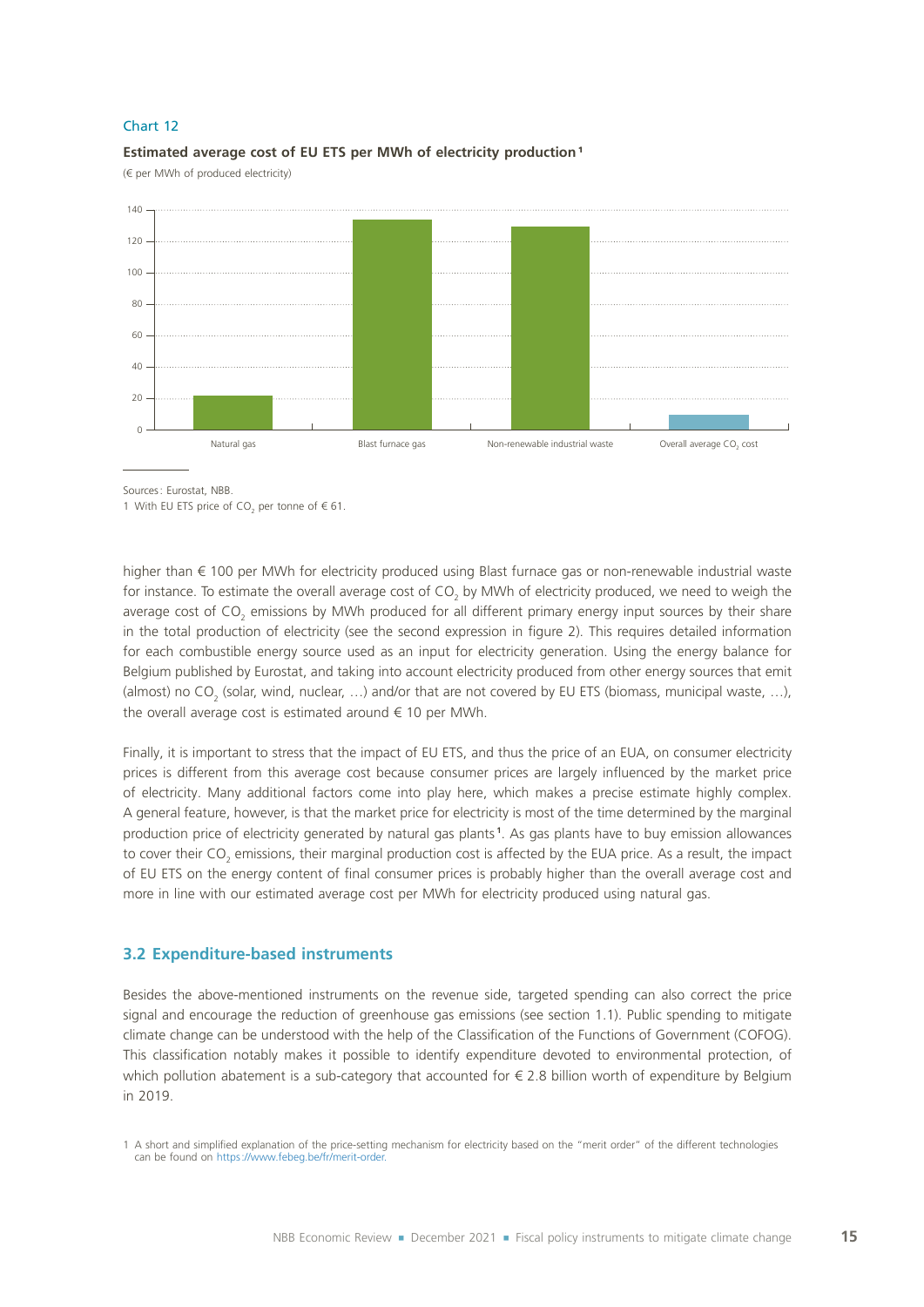### *Green certificates : an incentive that proves difficult to balance*

The bulk of this spending,  $\epsilon$  2.4 billion, took the form of subsidies granted via the green certificate system. From 2002 on, the federal government and the three Regions drew up mechanisms of this type, with a view to encouraging production of renewable energy. Green certificates are securities granted by the authorities to green power generators, that are supposed to speed up the investment payback time for these clean sources of energy. Typically, that concerns households who invest in the installation of photovoltaic solar panels. Green power generators are given certificates by the public authorities, in proportion to their production, that they can cash in with energy suppliers (against a guaranteed minimum price). Suppliers effectively need these certificates to meet their obligation to pass on a certain quota to the public authorities, de facto guaranteeing the supply of a corresponding quantity of green electricity. In return for that, electricity suppliers have the option of passing the costs of green certificates on to their customers' bills.

In this context, there is no cash flow passing through government accounts. But the system has an important mandatory redistribution component (between consumers and producers of green energy), which according to the official national accounting rules (ESA) for the statistical recording of these transactions is considered as a typical government function. So, from a statistical point of view, the green certificate mechanism boils down to a system whereby the public authorities grant subsidies to green power generators and levy taxes on electricity suppliers. The subsidies presented in this section are therefore counterbalanced by taxes collected.

In principle, this mechanism should be neutral for the State budget. In practice, however, that has not always been the case. From 2009-2010 onwards, a big gap has been observed between the level of spending on and revenue from green certificates. Both in Flanders and in Wallonia, the system soon became a victim of its own success. The attraction of photovoltaic solar energy has led to an over-supply of green certificates offered by producers in relation to the limited demand from energy suppliers. In these circumstances, it is the transmission system operator (Elia) that is under the obligation to buy back surplus certificates at a guaranteed price, and

### Chart 13

### **Budgetary impact of the green certificate system**

(cumulation of Flemish, Walloon, Brussels and federal schemes, in € million)



Sources: NAI, NBB.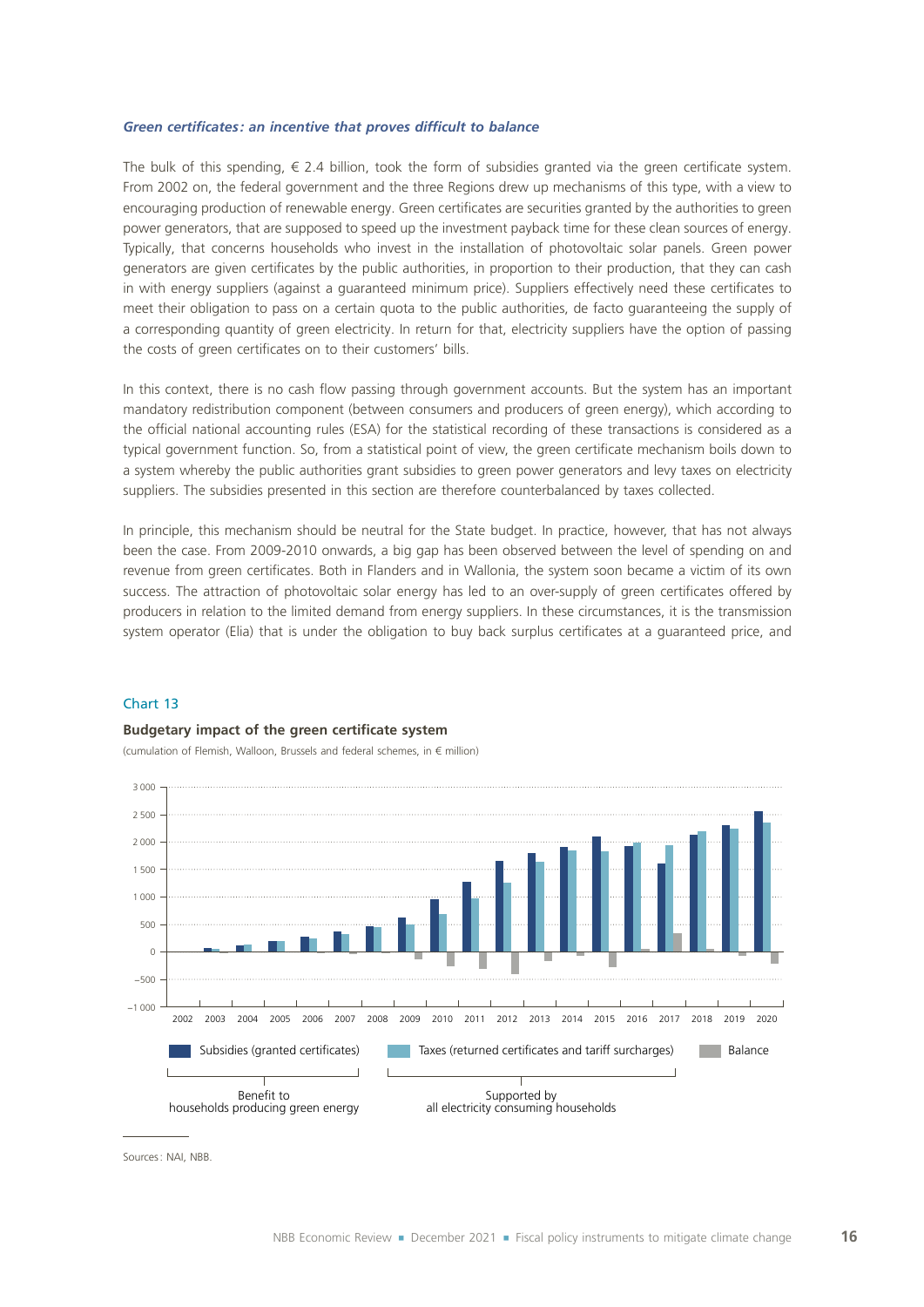this is what has happened in practice. The transmission system operator can in turn pass this cost on to the consumer's bill, but this tariff surcharge has often not been enough to balance the mechanism's books. That has led to recurrent deficits, both in Flanders and in Wallonia. Meanwhile, adjustments have been made at the level of regional schemes, like scrapping grants of green certificates to new domestic installations or the introduction of additional taxes. These measures have helped re-establish some form of budget balance, at least temporarily. The green certificates nevertheless still come with a heavy debt burden at the moment, especially on the Walloon side. This debt comes on top of the cost of the schemes that energy consumers have already had to bear, either in the form of taxes and surcharges, or from suppliers passing on the cost of the certificates in their electricity bills. These liabilities will inevitably have to be met in the future, at the taxpayers' expense.

So far, the public expenditure that has accumulated since 2002 in the various green certificate schemes comes to as much as € 22 billion. This begs the question of the very relevance of these mechanisms: is the heavy bill for green certificates justified in terms of the desired objectives and results obtained in terms of production of renewable energy? The literature devoted to this question suggests that these schemes may have cost more than was necessary. A recent study on the scheme in Flanders concludes for example that start-up aid for investment in solar panels cost twice as little as the recurrent grants of green certificates for solar panel production (De Groote and Verboven, 2019). The authors show that the beneficiaries of green certificates largely opt to receive the subsidies immediately : they apparently underestimate the future savings on energy bills or do not entirely trust the government to pay out future subsidies. Another study analyses a French scheme, with a guaranteed price of € 0.18 per KWh for all households who want to install solar panels on their roof **<sup>1</sup>** . It deduces a very high price for each tonne of CO<sub>2</sub> saved:  $\in$  304, to be compared with the value of one tonne of CO<sub>2</sub> less, currently estimated at around € 60 under the ETS system (Gollier *et al.*, 2021). All this appears to indicate that government intervention has not been optimal and could have been more efficient. Moreover, De Groote *et al.* (2016) show that it is the well-off households that have benefited more from green certificates. Not because of their higher incomes as such, but rather because they are more likely to take on board solar panels as major users and more frequent owners because they live in houses that are better adapted to their installation.

The experience with support schemes for solar panels and their shortcomings underlines the importance of designing support mechanisms that do not favour technological choices but rather focus on the contribution to the aim of reducing the carbon footprint. The extent of public support should be proportional to that aim. It also highlights the risks associated with mechanisms involving recurrent costs that are difficult to forecast accurately at the start. Such a renewed approach should ideally lead to relatively more support for other technologies such as heat pumps. Wide use of heat pumps<sup>2</sup>, especially in residential heating systems, is often mentioned as a key element in reducing the carbon footprint of heating (see, for instance, IMF, 2021; Gollier *et al.*, 2021; SERV, 2021; or IEA, 2020). In many cases, the use of heat pumps is more expensive than conventional alternatives because of a high initial capital cost and because relative running costs are much higher, especially in Belgium where consumer prices for electricity are very high relative to natural gas. An increase in carbon taxes for natural gas used for heating and/or a reduction in surcharges on electricity could reduce that gap and help make alternative technologies more equally attractive (specific electricity tariffs and meters for houses equipped with efficient technologies such as heat pumps could also make a contribution). To address the issue of high initial capital costs, public authorities could resort to subsidies. In Belgium, the three Regions provide subsidies of this kind **<sup>3</sup>** . Nevertheless, current public support is relatively low compared to other technologies. In Flanders, specific subsidies for heat pumps amounted to € 3.8 million in 2020 or 8% of the total energy subsidies granted. In Brussels, less than € 5 000 from a total budget of € 17 million was allocated to heat pumps for heating in 2019, the last year for which statistics are available. What is more, the subsidy that is most widely used, and

<sup>1</sup> By way of comparison, in Flanders, the system provided for a subsidy of € 0.45 per kWh when it was launched in 2006, a rate which gradually came down to € 0.09 for solar panel owners who had joined the system at the end of 2012 (De Groote and Verboven, 2019).

<sup>2</sup> Heat pumps rely on electricity to extract renewable energy from the air, from the ground or from water. They do that with an efficiency rate of 300%: one unit of electricity energy produces 3 unit of heat (to be compared with 1.1 unit of heat in the case of the best condensing gas boiler). In theory, the technology is therefore more energy/CO<sub>2</sub> efficient than condensing gas boiler, even when the electricity is generated with natural gas.

<sup>3</sup> Information on existing subsidies can be found on [www.energiesparen.be](https://www.energiesparen.be) for Flanders, on [www.energie.wallonie.be](https://energie.wallonie.be/fr/index.html?IDC=6018) for Wallonia and [www.brugel.be for Brussels.](https://www.brugel.brussels/)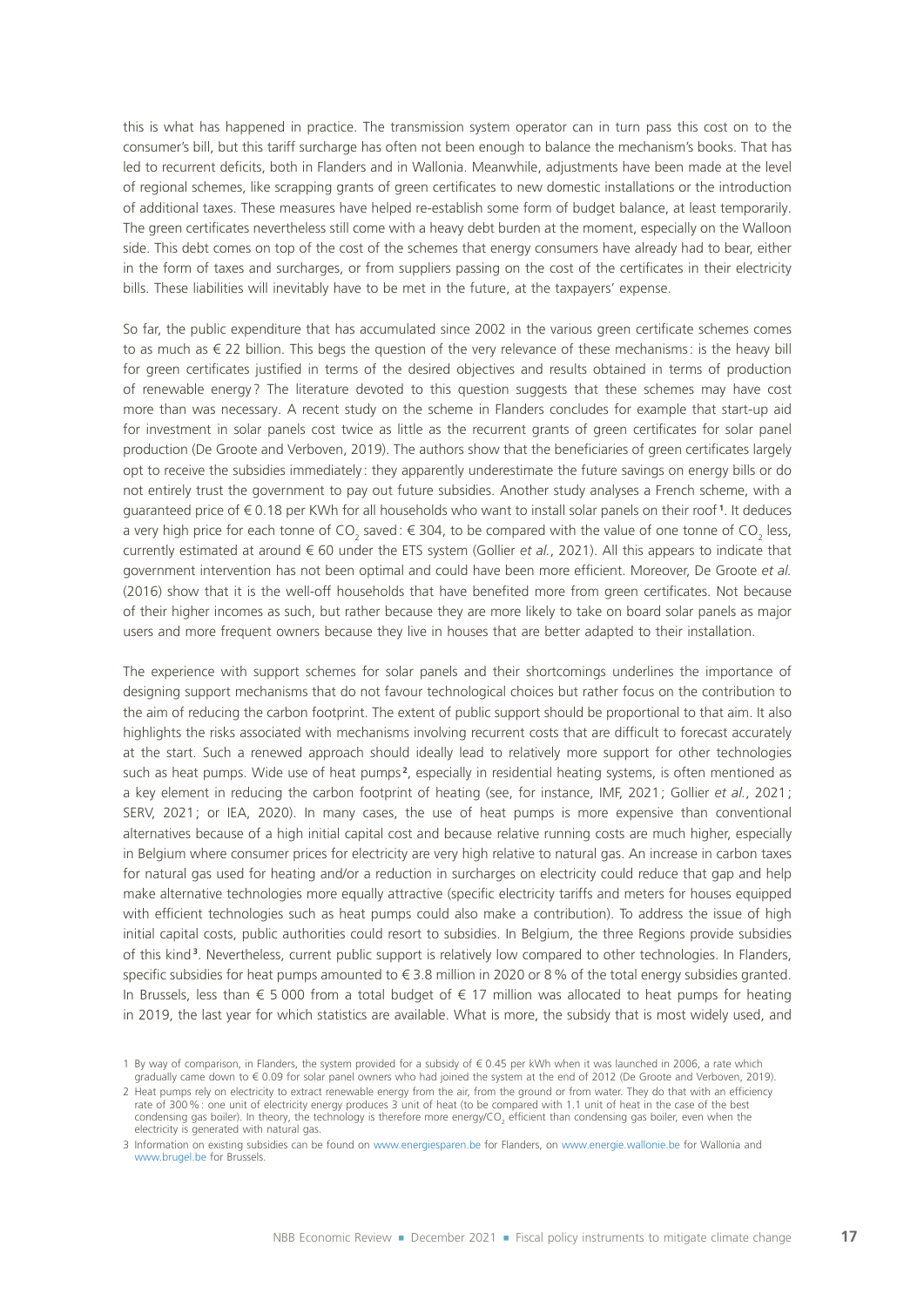that eats up 26% of the total budget for energy subsidies, is the subsidy for new condensing gas boilers for space heating. Between 2019 and 2021 the subsidy policies for heat pumps remained relatively stable in the three Regions, with a potential financial support between € 300 and about € 8000 depending on the technology used, the localisation, or the income level of the beneficiaries. In the coming years, regulations relative to the interdiction of heating oil or even natural gas as heating sources are expected to increase the share of installed heat pumps, provided they are accompanied by adequate support **<sup>1</sup>** .

Finally, it should be pointed out that a lot of expenditure contributing, among other objectives, to reduce greenhouse gas emissions is still recorded in various functional classes not directly related to environmental protection. For instance, as far as mobility is concerned, the Infrabel budget should be considered as well as that of regional transport operators, which are an integral part of the general government sector, or the subsidies and investment aids given to the Belgian railway company SNCB. As regards capital spending, a potential boost can be expected from the National Recovery and Resilience Plan that Belgium submitted to the European Commission in June.

#### *Recovery Plans : a potential boost for green investment*

To help meet climate targets, reducing greenhouse gas emissions is a key concern of the Next Generation EU programme, which finances the EU Member States' national plans through the Recovery and Resilience Facility (RRF). Firstly, each country has to devote at least 37% of this European budget to climate action. Moreover, the planned investment has to be in line with the country-specific recommendations, which include instructions regarding the green transition, while ensuring that none of the projects considered individually has any significant adverse impact on the environmental objectives (concerning climate change, biodiversity, pollution, the circular economy and water and marine resources).

As far as Belgium is concerned, the proportion of "green" spending included in the National Recovery and Resilience Plan ratified by the EU Council of Ministers is estimated to be 50%, which accounts for around € 3 billion of the projected € 5.9 billion. The vast majority of climate-related projects can be found in the plan's pillars 1 (Climate, sustainability and innovation) and 3 (Mobility). More specifically, the plan covers a lot of investment in renovation of public buildings, implementation of the hydrogen energy option and a good many cycling path and rail infrastructure development projects.

This expenditure will be spread out over time, scheduled up until 2026. Consequently, the corresponding "green" sum comes to about € 500 million each year, which is still relatively modest in relation to the State budget. That is undoubtedly the reason why these EU-financed projects are backed up by other projects put forward by the Regions and the federal authorities, because each of these entities has their own recovery plan that sometimes exceeds the amount of the European budget allocated to it. The green dimension is certainly there in these additional plans, although difficult to estimate at this stage.

# 4. Redistribution issues for households

The existing taxation of energy products does not affect all households equally in proportion to their income or consumption level. And the same is true for any reform of indirect taxation involving an explicit carbon tax.

<sup>1</sup> The commercialisation of oil boilers will be forbidden from 2030 onwards in Wallonia, and from 2025 in Brussels. In Flanders they cannot be installed anymore in new buildings since January 2021, and from 2022 onwards they will no longer be permitted in existing buildings as replacement of older boiler if a connection to the natural gas network is possible. Moreover, according to the new measures added in November 2021 to the Flemish Energy and Climate Plan 2021-2030, owners of new buildings will be required to install a (hybrid) heat pump from 1 January 2023 onwards, and from 2026 they will no longer be allowed to connect to the natural gas grid.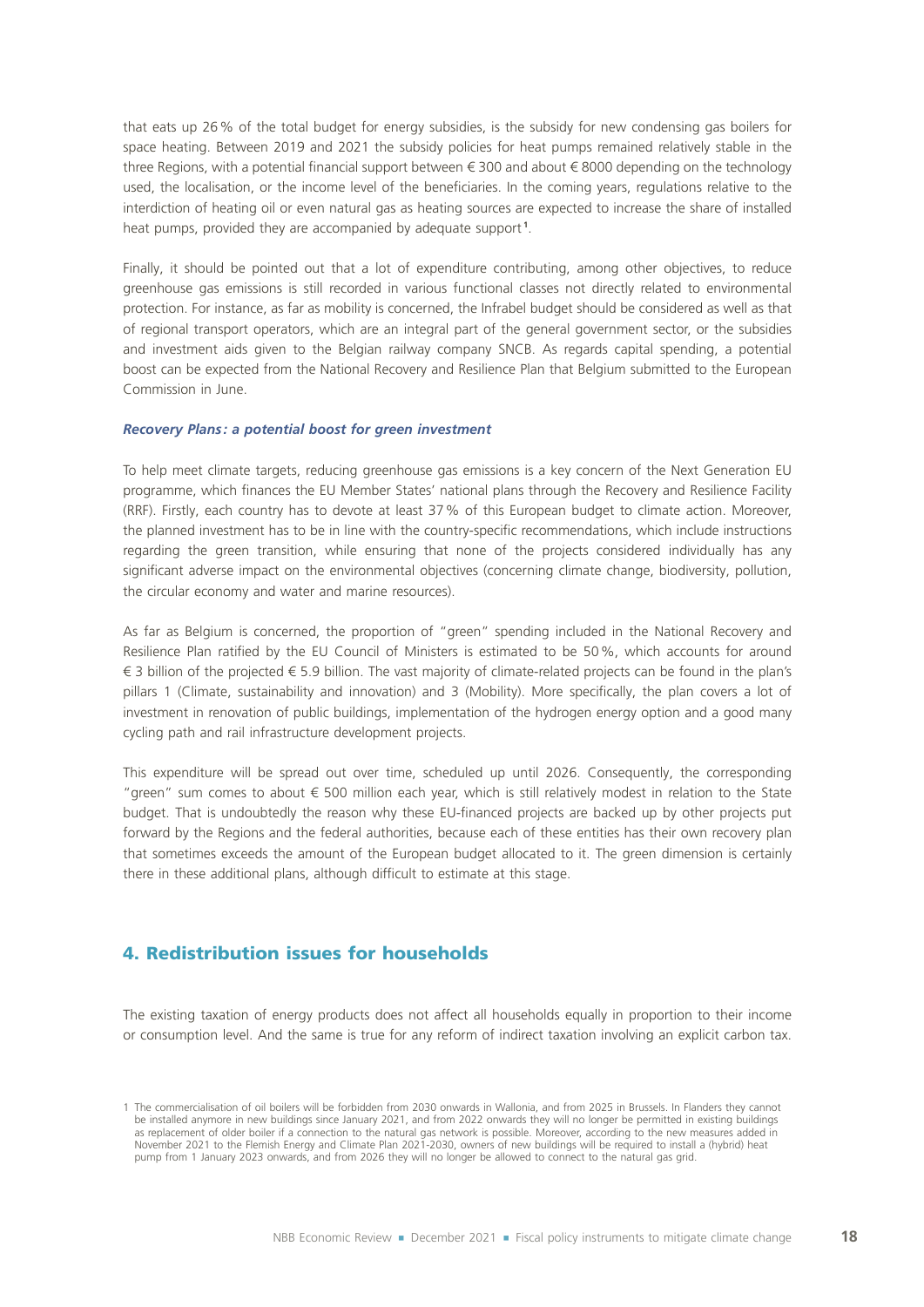How the effort is split among the population is important to be able to correct social distortions that could lead to opposition to reforms targeted at lower emissions using the indirect taxation lever to manage the price signals.

#### *The consumption share of transport fuel is lower for low-income households*

The Household Budget Survey for Belgium makes it possible to identify four income classes. It reveals that households in the lowest income quartile devote a lower share of their consumption to transport fuels than the other, richer, households. This means that additional taxes on transport fuels would generally be progressive, i.e. the richer will on average be proportionally taxed more than the poorer households, which is a good thing in terms of social equity. However, it is also interesting to analyse whether the same distribution holds across the three Belgian Regions, which have very different characteristics, not least with respect to urban planning and infrastructure. Brussels is mostly urban, whereas the other two Regions have consumers in urban and rural areas, with a higher share of rural households in Wallonia. In Brussels, transport fuel is used less because distances are shorter and alternative transport modes are more widely available (public transport, cycling, walking). Only in the higher income category is the share of transport fuels higher than the average of the region. This could tentatively be explained by the equipment (more than one car, larger cars), by higher demand for individual transport for leisure purposes, or by geography if richer households are more peripherally located (more affluent neighbourhoods are often found on the outskirts of Brussels).

In contrast, Wallonia, and to a lesser extent Flanders, devote a higher share of consumption to transport, a trend that can be linked to higher demand for private motorised transport in more rural or peripheral locations. Demand from low-income groups is lower than the three other groups that all have a similar share.

Diversity within each income group implies that consumers within an income group do not face the same cost structure for transport fuel, as illustrated by the differences between regions with different rural/urban characteristics. This is also the case for other energy sources such as electricity, gas and heating oil.

### *The share of electricity consumption is higher for low-income households*

For Belgium as a whole, the share of electricity consumption in total consumption clearly declines with income. This means that an additional (carbon) tax on electricity would be regressive.

From a geographical angle, the decreasing share of electricity consumption with income holds for Wallonia and Flanders, but less so for Brussels, where that share is lower and similar between income groups. There is no straightforward explanation for these observations because the data presented do not enable any distinction between electricity consumption for heating and electricity for other uses (hot water, cooking, lighting and other electric appliances). The better off the household, the more it tends to intensify its use of energy-consuming services.

Given that electricity consumption is highly dependent on the household's available equipment running on electricity (heating, hot water boilers, cookers, number of electrical appliances), the horizontal heterogeneity between households in the same income category is therefore extremely high and can even be higher than between income categories, as described in Douenne (2020).

Electricity is not the main fuel used for heating, usually being far less common than gas or heating oil. With the more recent growing awareness of the importance of energy performance of buildings, electricity is making a comeback as a primary heating source for high-quality buildings. The tandem of well-insulated buildings and technologically more mature heat pumps – that rely on electricity – is now seen as an efficient solution for buildings. Therefore, electricity is likely to become more important in the consumption basket so that redistribution aspects of electricity pricing will require renewed attention in the future.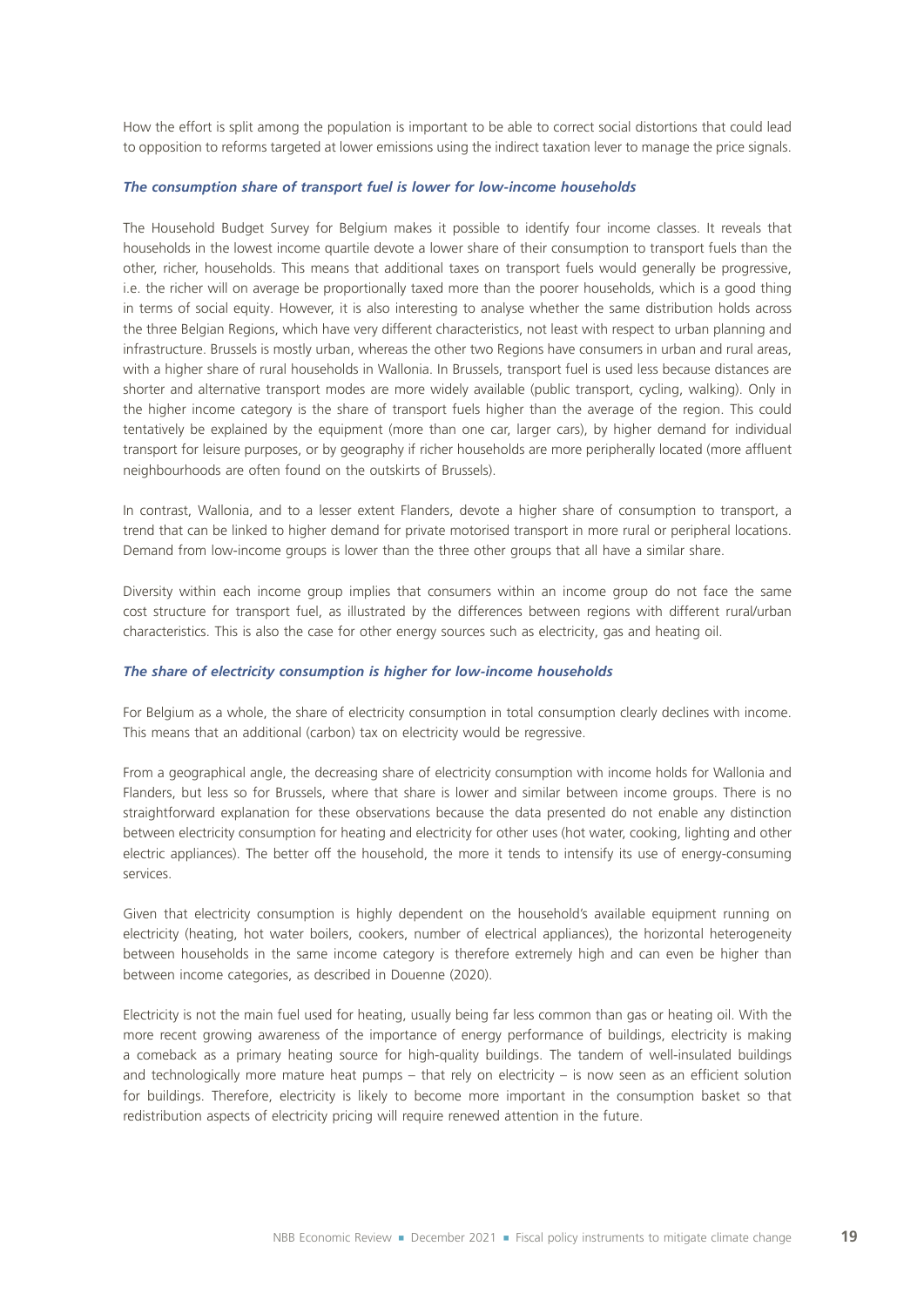**Energy consumption as a share of total consumption, per income quartile** (2018, in %)



Natural gas





**Electricity** 

 $0.0$ 0.5 1.0 1.5 BE Flanders Wallonia Brussels BE Flanders Wallonia Brussels Q1 Q2 Q3 Q4 Q1 Q2 Q3 Q4 Q1 Q2 Q3 Q4 Q1 Q2 Q3 Q4

Sources: Household Budget Survey, Statbel.

### *The share of natural gas and heating oil consumption is higher for low-income households*

The share of heating in the consumption basket of households (natural gas and heating oil) clearly declines with income in Belgium. This holds for the three Regions, but with differences in the fuel mix between gas and heating oil.

People from lower income groups have to allocate a larger part of their income for the purpose of heating. At least in the short run, there is a large incompressible part for this type of consumption. Although higher income groups can allocate a smaller share of their consumption to heating, their consumption is usually higher in terms of energy used. With higher incomes, they are able to lift the budget constraint on energy use (Cayla *et al.*, 2011).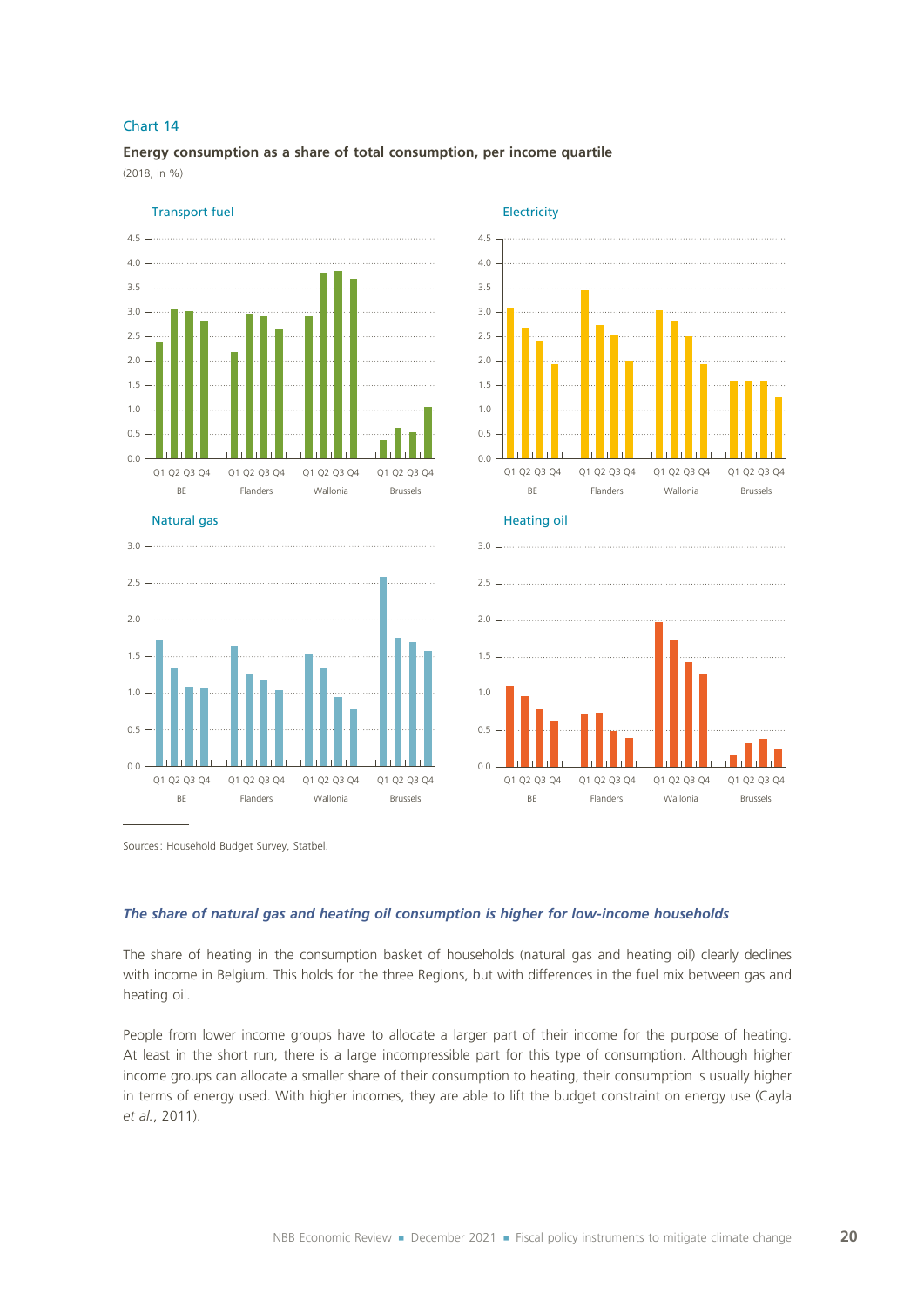The share of consumption allocated to natural gas is particularly high for low-income households and especially in Brussels. In the Brussels-Capital Region, the share of gas in energy consumption is systematically higher than in Flanders and in Wallonia. This is related to the availability of natural gas, which is widespread in urban areas, and virtually inexistent in many rural areas. The picture for heating oil backs up the consumption profile for gas. Where natural gas is not available, the main alternative is heating oil, and therefore the share of consumption of that fuel is significantly high in Wallonia. It is lower in Flanders, and very low in Brussels where natural gas is virtually available everywhere.

Our regional analysis indicates that differences across Belgian Regions are related to characteristics of rural and urban areas. This seems to confirm microeconomic research findings that energy consumption is characterised by significant horizontal heterogeneity in terms of energy mix and energy intensity, with differences within an income group often exceeding those between income groups. In a paper on the redistributive effect of green taxation in France, which relies on the micro data from the Household Budget Survey, Douenne (2019) finds that the horizontal heterogeneity is significant and largely due to households' equipment. Rural areas rely more on heating oil for heating, and on diesel for transport.

### *Lower income groups live in less insulated houses*

Energy consumption is linked to the type and quality of household equipment. There are indications that the quality of equipment is linked to income. For instance, based on data for Flanders, it can be illustrated that households from the lower income quintile are systematically less well equipped than the higher income groups in term of glass, roof, pipe, wall or floor insulation, and that they are less well equipped with economical boilers or renewable energy.

Households from the lower income groups are mostly not able to make the investment in higher-performing equipment that would help them to reduce their energy bills. Many households are constrained in terms of access to capital. The Woonsurvey (Heylen and Vanderstaeten, 2019) estimates that 50% of households in Flanders do not have sufficient financial wealth to pay for a deep "energy-efficient" renovation of their dwelling.





### **Full or partial presence of insulation in homes, per income quintile**

(Flanders, 2018, in %)

Sources: Woonsurvey 2018 (Heylen and Vanderstaeten, 2019).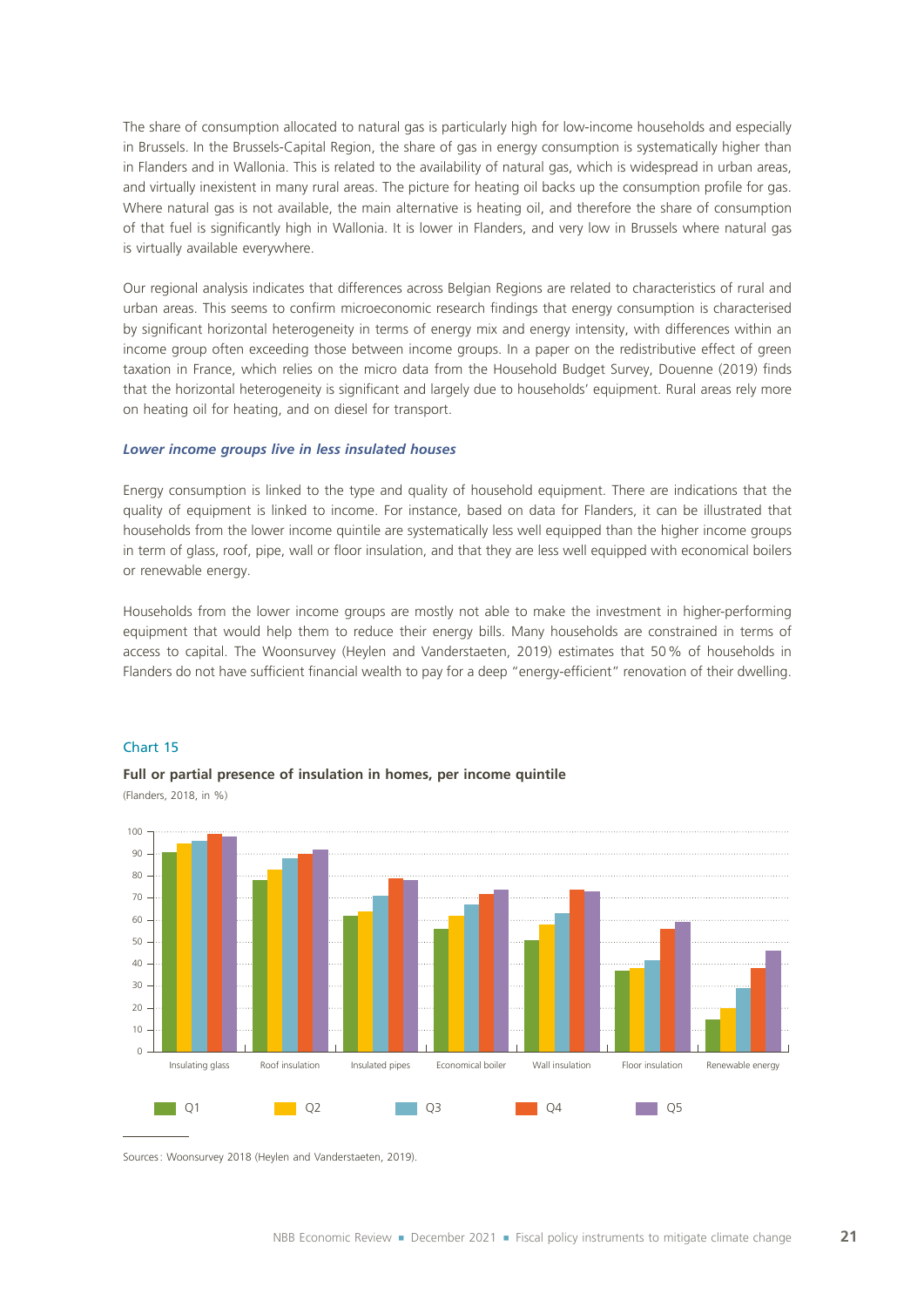# *Carbon taxation needs to be accompanied by additional measure to compensate distributional issues*

Because many households in the lower part of the income distribution are financially constrained, they will not be able to cushion their reduced purchasing power following the introduction of carbon taxes. That risks leading to welfare loss. Principally, social policy should focus on general income support that compensates for the (adverse) income effect from carbon emission price rises, while preserving the substitution effect that makes carbon emissions relatively more expensive. This could be accompanied by easier and cheaper access to capital and subsidies in favour of efficient technologies.

The design of efficient accompanying measures with a substantial budget will be a delicate mission. Given the significant heterogeneity within income groups, the identification of potential "losers" and "winners" of the pricing of pollution is difficult, which implies that measures should ideally not only be based on the income of recipients. The government will also have to contribute to the provision of infrastructure that facilitates the use of less (polluting) energy. Moreover, any additional measures should prevent opportunistic behaviour (misuse of subsidies, windfall effects, etc.), and special attention is required to prevent or limit the size of the probable rebound effect. Many authors (for instance, Cayla *et al.*, 2011; SERV, 2021; EC, 2020 or Bartiaux *et al.*, 2006) stress that a trend towards catching up with the level of comfort of the middle class is probable and risks partially compensating the targeted emission reduction.

# Concluding remarks

Limiting global warming to 2 °C and preferably to 1,5 °C above pre-industrial levels requires a significant drop in global GHG emissions. To reach these targets, additional government measures are necessary as current climate mitigation policies are insufficient. Market-based or fiscal policy instruments are crucial in a government's toolbox. By increasing the relative price of pollution, they provide polluters with market incentives to reduce pollution and promote energy efficient technologies, if emissions are priced adequately.

Ideally, environmental tax instruments should have the actual level of pollution as their tax base such that the tax can be linked directly to the level of pollution. However, when it comes to taxing the use of combustible energy sources in Belgium, a direct carbon tax is not present. Based on existing Belgian fiscal instruments, an indirect price signal could be calculated.

In Belgium, there is ample room for increasing the effectiveness of CO<sub>2</sub> taxation. Emissions from road transport are taxed relatively high, but the resulting price signal is disturbed by the beneficial tax treatment of company cars. Especially in combination with a company fuel card, the cost of driving is fully externalized implying that the cost of pollution is not borne by the final polluter. Concerning household heating, effective CO<sub>2</sub> rates are close to zero, and among the lowest in Europe. Industry emissions' CO<sub>2</sub> price is solely determined by the European Emission Trading System (EU ETS), of which the price has recently shoot up to more than  $\in$  60 per tonne CO<sub>2</sub>. The EU ETS also applies to the production of electricity. With the current mix of energy sources used for electricity production, the overall average cost from EU ETS of electricity production is limited to approximately € 10 per MWh.

The unequal taxation of CO<sub>2</sub> emissions across sectors and activities proves that, apart from a general tax shift towards environmental taxes, a tax shift within greenhouse gas related levies is desirable to make them more neutral with regard to greenhouse gas emissions. Basides promoting the most efficient emission reduction technology, this is important to create a level playing field that avoids free riding.

When making use of subsidies to steer consumers' or producers' behaviour, it is equally important to give a central place to the effective cost per ton of CO<sub>2</sub> emission reduction. From subsidies for solar panels,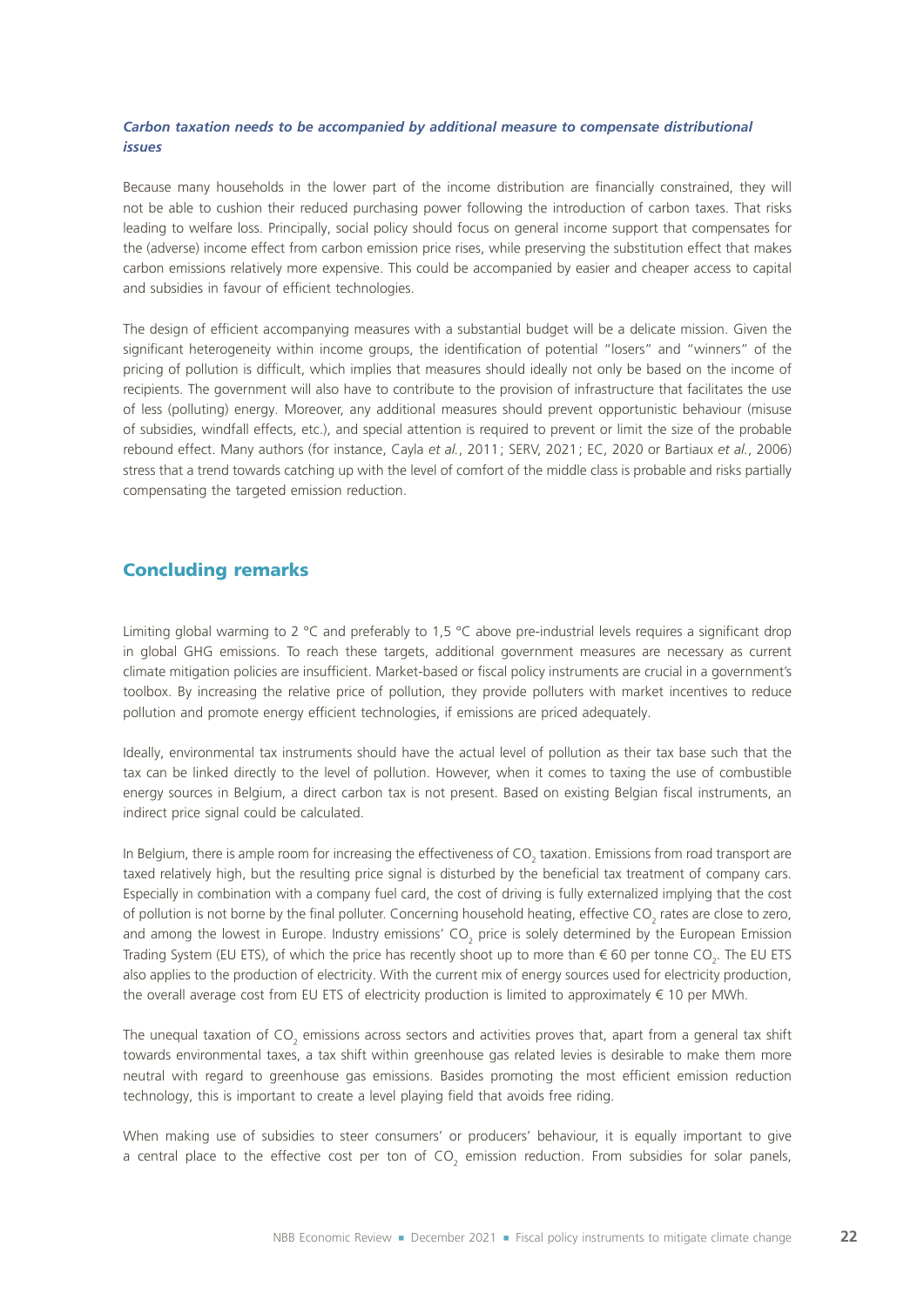for example, it became clear that upfront investment subsidies are much more efficient than subsidies on future energy production. The efficient use of subsidies also benefits from carbon tax neutrality. For example, subsidies for heat pumps making use of electricity would see their effectiveness increase if the price of natural gas would rise relative to the electricity price.

Given the unequal share of energy consumption across household income quartiles, with the lower incomes generally consuming higher shares of energy, it is important to watch the distributional impact of carbon related taxes and subsidies. Compensations for those low-income groups that are proportionally most hit by rising energy prices are warranted. Yet, compensation should preferably come in the form of general income support that does not distort the carbon price signal, rather than support that reduces the energy price. Further, it is crucial for the government to contribute to the provision of the necessary infrastructure that facilitates the use of alternative energy sources. The advantage of carbon taxation, in comparison with subsidies, is that it raises money that – among other things – can be used to compensate the least well off. Subsidies on new green technologies often benefit higher income households more, as turned out to be the case with support for solar panels. Their adverse impact on the income distribution should be compensated elsewhere in the overall benefit and tax system.

Finally, increases in environmental tax revenues should be wisely used in view of all government objectives, without earmarking. This means that a rise in environmental tax revenues could be used to finance an increase in social benefits, as well as a reduction in labour taxation that increases labour market participation, or a reduction of the budget deficit that benefits future generations, or something else. Analogously, subsidies from greener electricity production should not necessarily be financed with taxes or levies on electricity consumption, but rather from the general budget means. This should ensure that any budgetary decision is justified in its own right, and not coupled to other decisions.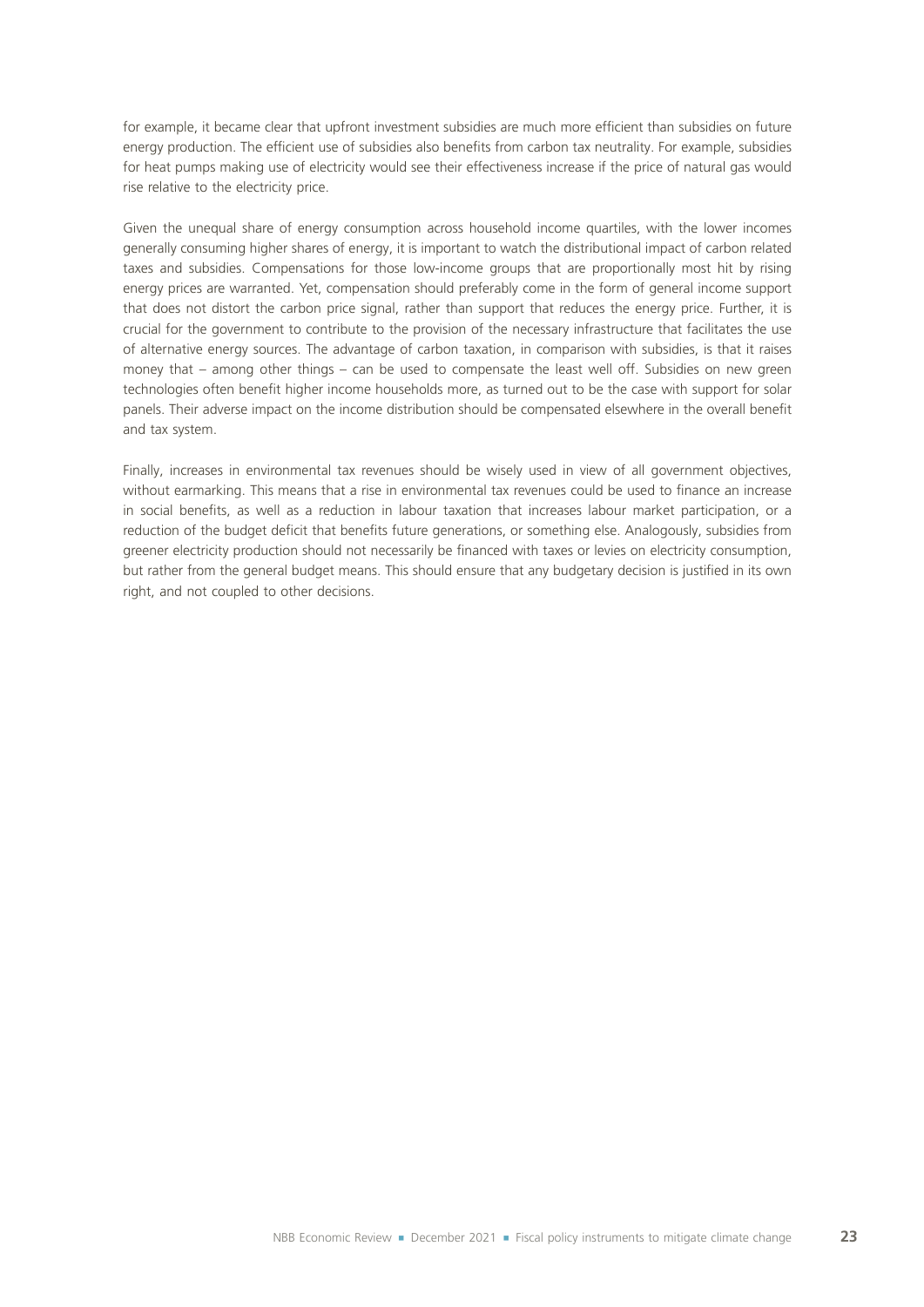# Bibliography

Bartiaux F., M. Cantaert, J. Desmedt, K. Gram-Hanssen, D. Maes, B. Spies and G. Vekemans, (2006), *Socio-technical factors influencing Residential Energy Consumption*, SEREC, SPSD II.

Burggraeve K., J. De Mulder and G. de Walque (2020), "Fighting global warming with carbon pricing: how it works, field experiments and elements for the Belgian economy", NBB, *Economic Review*, December, 99-129.

Cayla J.M., N. Maizi, and C. Marchand (2011), "The role of income in energy consumption behaviour: Evidence from French households data", *in Energy Policy 39*, 7874-7883.

De Groote O. and F. Verboven (2019), "Subsidies and Time Discounting in New Technology Adoption: Evidence from Solar Photovoltaic Systems", *American Economic Review*, 109(6): 2137-2172.

De Groote O., G. Pepermans and F. Verboven (2016), "Heterogeneity in the Adoption of Photovoltaic Systems in Flanders", *Energy Economics*, vol. 59, issue C, 45-57.

De Jonghe O., K. Mulier and G. Schepens (2020), *Going green by putting a price on pollution: Firm-level evidence from the EU*., NBB Working Paper Research, October, N. 390.

Douenne T. (2019), *Les effets de la fiscalité écologique sur le pouvoir d'achat des ménages: simulation de plusieurs scénarios de redistribution*, Focus N° 030-2019, Mars, Conseil d'Analyse Economique.

Douenne T. (2020), *The vertical and horizontal distributive effects of energy taxes: A case study of a french policy*, The Energy Journal 41 (3).

EC (2015), *EU ETS Handbook*, European Commission.

EC (2020a), *Stepping up Europe's 2030 climate ambition: investing in a climate-neutral future for the benefit of our people*, COM, 562 final.

EC (2020b), *Taxation in support of green transition: an overview and assessment of existing tax practices to reduce greenhouse gas emissions*, Final Report, November.

EC (2020c), *Report on the functioning of the European carbon market*, COM, 740 final.

EC (2021), Excise Duty Tables – Part II: Energy products and electricity, [excise\\_duties-part\\_ii\\_energy\\_products\\_](https://ec.europa.eu/taxation_customs/system/files/2021-09/excise_duties-part_ii_energy_products_en.pdf) [en.pdf \(europa.eu\).](https://ec.europa.eu/taxation_customs/system/files/2021-09/excise_duties-part_ii_energy_products_en.pdf)

EC (2021b), *Publication of the total number of allowances in circulation in 2020 for the purposes of the Market Stability Reserve under the EU Emission Trading System established by directive 2003/87/EC*, COM, 3266 final.

ECA (2020), *The EU's Emission trading system: free allocation of allowances needed better targeting*, European Court of Auditors, Special Report 18.

EU (2018), *Regulation on binding annual greenhouse gas emission reductions by Member States from 2021*  to 2030 contributing to climate action to meet commitments under the Paris Agreement and amending *Regulation 525/2013*, Official Journal of the European Union, 842.

EU (2020), *Commission decision on the determination of the Member States' auction shares during the period 2021-2030 of the EU emissions trading system*, Official Journal of the European Union, 2166.